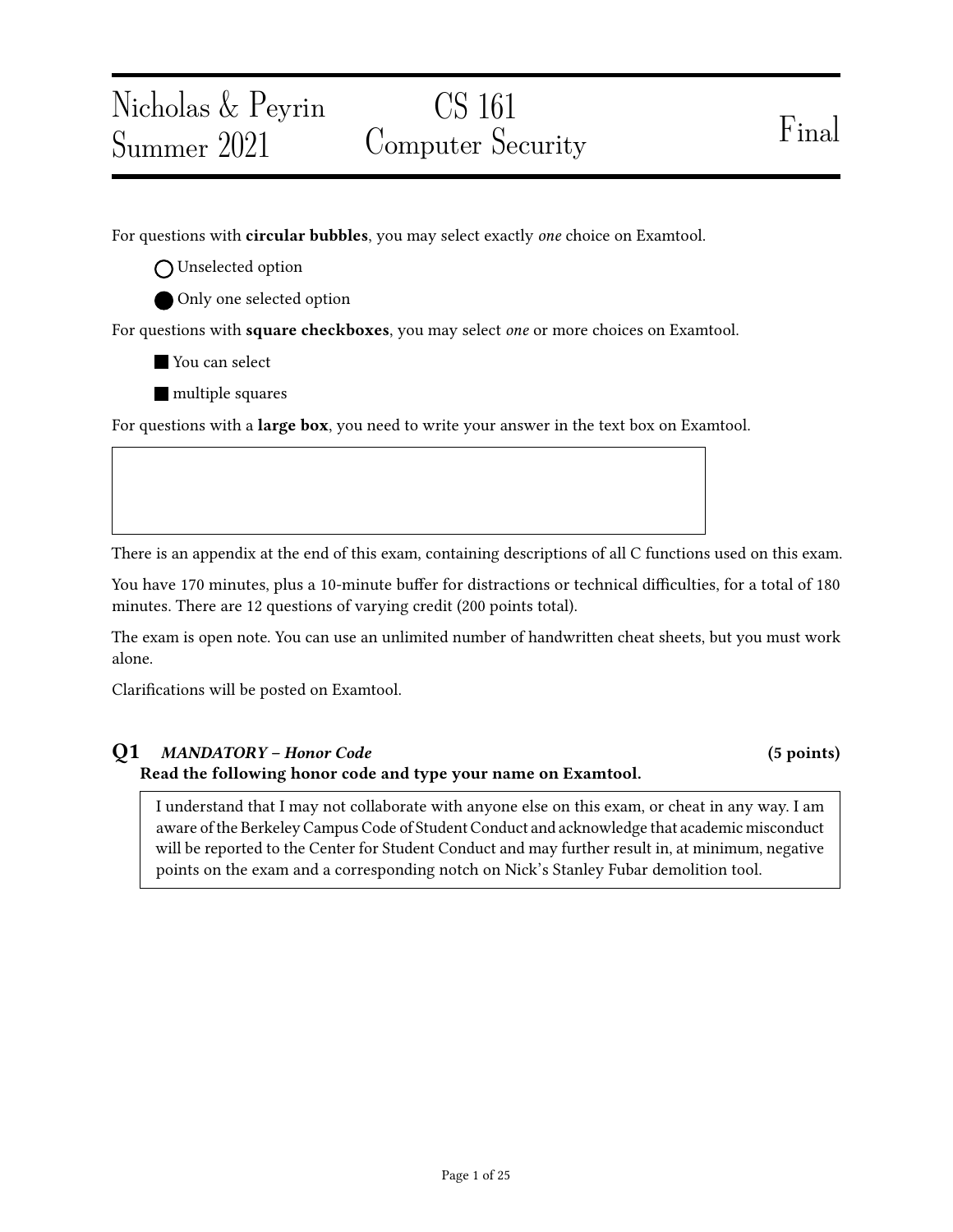### $Q2$  True/false (30 points)

Each true/false is worth 2 points.

- Q2.1 TRUE or FALSE: TLS with Diffie-Hellman is still vulnerable to man-in-the-middle attackers by intercepting and performing two separate key exchanges with both sides.
	- $\bigcap$  True  $\bigcap$  False
- Q2.2 TRUE or FALSE: In TLS, an attacker cannot change the client and server random values  $R_b$  and  $R<sub>s</sub>$  sent at the beginning of the exchange undetected, even though the client and server have not yet agreed on a set of symmetric keys.
	- $\bigcap$  True  $\bigcap$  False
- Q2.3 TRUE or FALSE: Referrer validation is a valid defense against reflected XSS attacks.

Clarification during exam: This question has been dropped. All students will receive credit on this question.

- $\bigcap$  True  $\bigcap$  False
- Q2.4 True or False: Hybrid encryption typically uses symmetric encryption to encrypt the plaintext and asymmetric encryption to encrypt a symmetric key.
	- TRUE **CELLE**  $\left( \right)$
- Q2.5 TRUE or  $FALSE$ : If the first and last node in a Tor circuit learn that they are part of the same circuit and collude with one another, they are able to deanonymize the Tor user, even if the middle node is honest.
	- $\bigcap$  True  $\bigcap$  False
- Q2.6 True or False: One advantage of pointer authentication over stack canaries is that pointer authentication is harder to brute-force than stack canaries.
	- $\bigcap$  True  $\bigcap$  False
- Q2.7 True or False: While developing a website, the programmer leaves the server password hidden in the website's HTML. This violates Shannon's Maxim.
	- $\bigcap$  True  $\bigcap$  False
- Q2.8 True or False: Most CAPTCHAs are set up to distinguish good bots, such as web crawlers, from malicious bots.
	- $\bigcap$  True  $\bigcap$  False
- Q2.9 True or False: Cursorjacking is a UI attack that relies on creating a fake cursor that is more prominent or visible than the real cursor.
	- True False
- Q2.10 True or False: In a program that has stack canaries enabled, the stack canary takes on the same value across multiple executions of the program.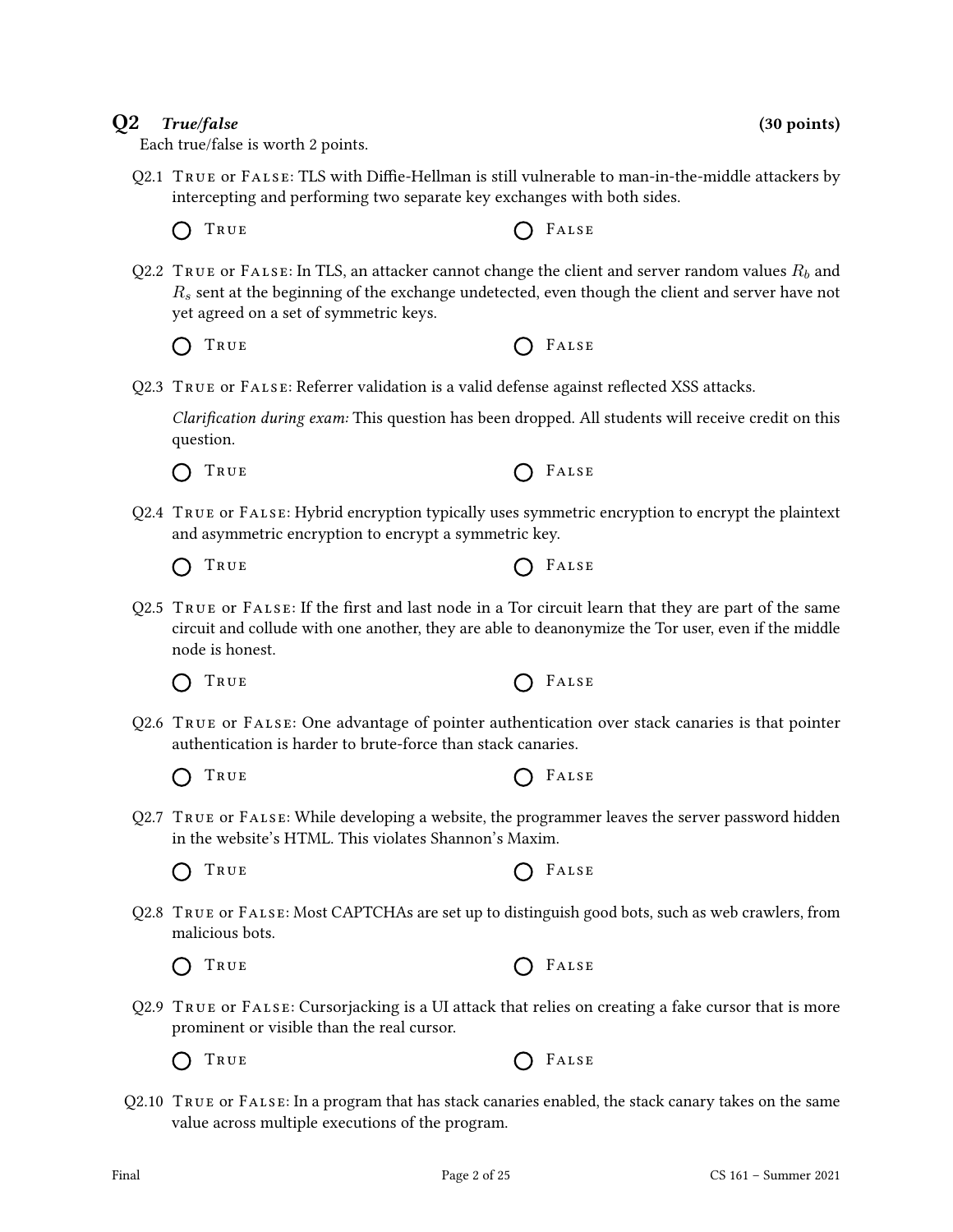| TRUE                                                                                                                                                                                       | FALSE                                                                                                      |
|--------------------------------------------------------------------------------------------------------------------------------------------------------------------------------------------|------------------------------------------------------------------------------------------------------------|
| Q2.11 TRUE or FALSE: If Alice encrypts a message with AES-CBC, but instead of using completely<br>this scheme is IND-CPA secure.                                                           | random IVs, she uses $R$ , $R + 1$ , $R + 2$ , and so on, where $R$ is a random value that she chose once, |
| TRUE                                                                                                                                                                                       | FALSE                                                                                                      |
| Q2.12 TRUE OF FALSE: DNSSEC uses TLS to protect against attacks when transmitting packets.                                                                                                 |                                                                                                            |
| TRUE                                                                                                                                                                                       | FALSE                                                                                                      |
| Q2.13 TRUE OF FALSE: SHA-256 is a good hash function to use when hashing passwords.                                                                                                        |                                                                                                            |
| TRUE                                                                                                                                                                                       | FALSE                                                                                                      |
| Q2.14 TRUE or FALSE: A firewall does not defend against a trusted party inside the firewall that becomes<br>malicious and attempts to breach other computers within the network.           |                                                                                                            |
| TRUE                                                                                                                                                                                       | FALSE                                                                                                      |
| Q2.15 TRUE or FALSE: One weakness of one-time authentication codes, such as those sent to a user's<br>cell phone number, is that they are still vulnerable to a transient phishing attack. |                                                                                                            |
| True                                                                                                                                                                                       | FALSE                                                                                                      |
| Q2.16 (0 points) TRUE or FALSE: EvanBot is a real bot.                                                                                                                                     |                                                                                                            |
| TRUE                                                                                                                                                                                       | FALSE                                                                                                      |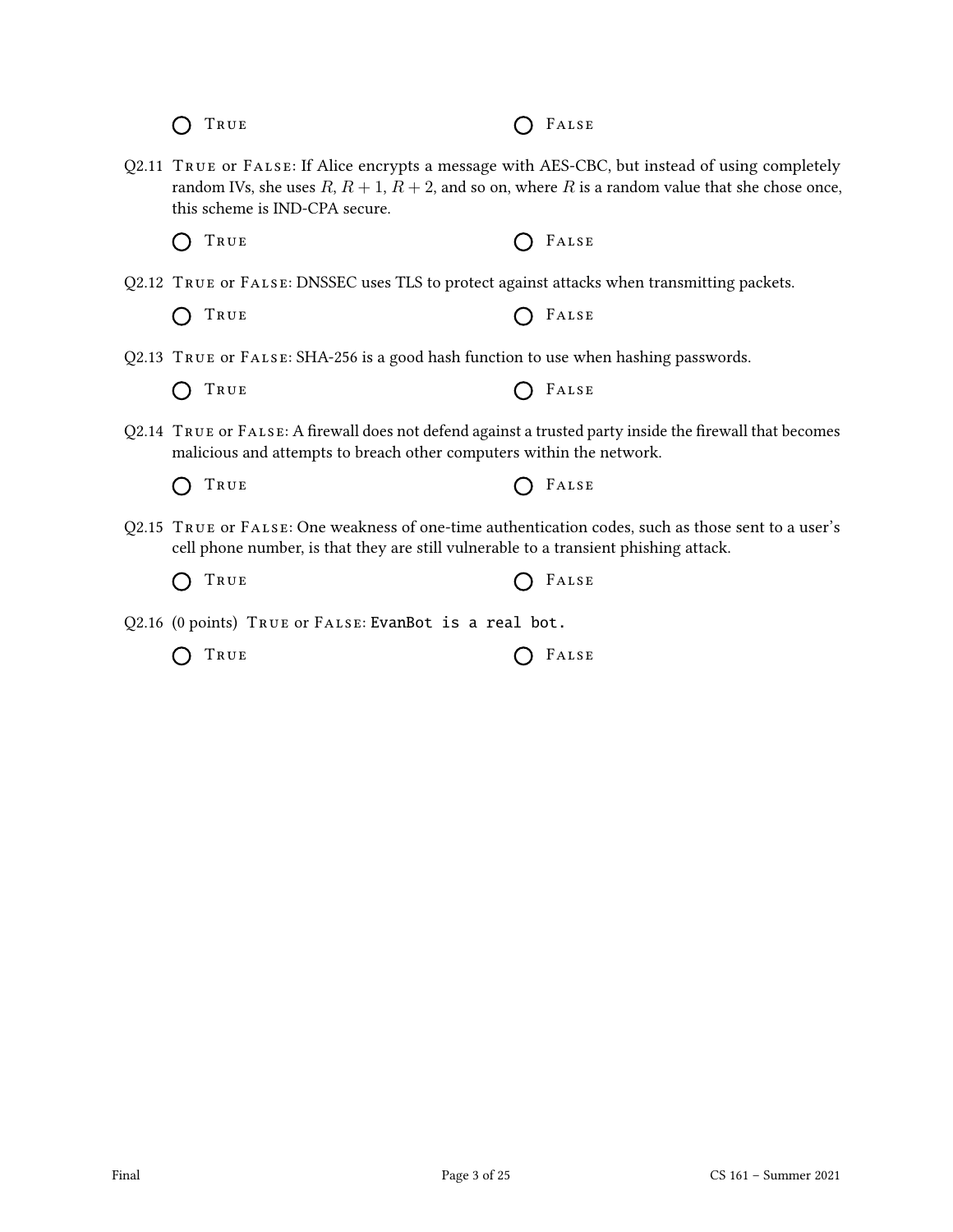### Q3 Piazza Policy (18 points)

Q3.1 (5 points) Which of the following URLs have the same origin as http://piazza.com/? Select all that apply.

 $\Box$ (A) https://piazza.com/

(B) http://piazza.com:614/

 $\square$  (C) http://web.piazza.com/

 $\square$ (D) http://piazza.com/run

 $\square$ (E) http://aplaza.com/

 $\Box$  (F) None of the above

Q3.2 (3 points) If the script <script src="http://cs161.org/tracking.js"></script> is included in http://piazza.com/, which of these pages can the script modify?

| $\bigcap$ (G) http://piazza.com/ | $\bigcap$ (J) All of the above  |
|----------------------------------|---------------------------------|
| $\bigcap$ (H) http://bank.com/   | $\bigcap$ (K) None of the above |
| $\bigcap$ (I) http://cs161.org/  | $O(L)$ —                        |

- Q3.3 (5 points) In which of the following contexts would the contents of a cookie with the HttpOnly flag be sent? Select all that apply.
	- $\Box$  (A) A user clicks on a link that sends a request over HTTP to the domain of the cookie
	- $\Box$  (B) A user clicks on a link that sends a request over HTTPS to the domain of the cookie
	- $\Box$  (C) JavaScript is used to send a request over HTTP to the domain of the cookie

 $\Box$  (D) JavaScript is used to read the value of the cookie and send its contents to a different domain

- $\Box$  (E) A page includes an  $\langle \angle \Box$  tag loading an image using HTTP from the domain of the cookie
- $\Box$  (F) None of the above
- Q3.4 (5 points) http://evanbot.piazza.com is setting a cookie. Which of these cookie attributes can http://evanbot.piazza.com set (without being rejected by the browser) so that the cookie gets sent on a request to http://web.piazza.com/pictures? Select all that apply.

 $\Box$  (G) domain=evanbot.piazza.com; path=/pictures

- $\Box$ (H) domain=piazza.com; path=/pictures
- $\Box$ (I) domain=com; path=/pictures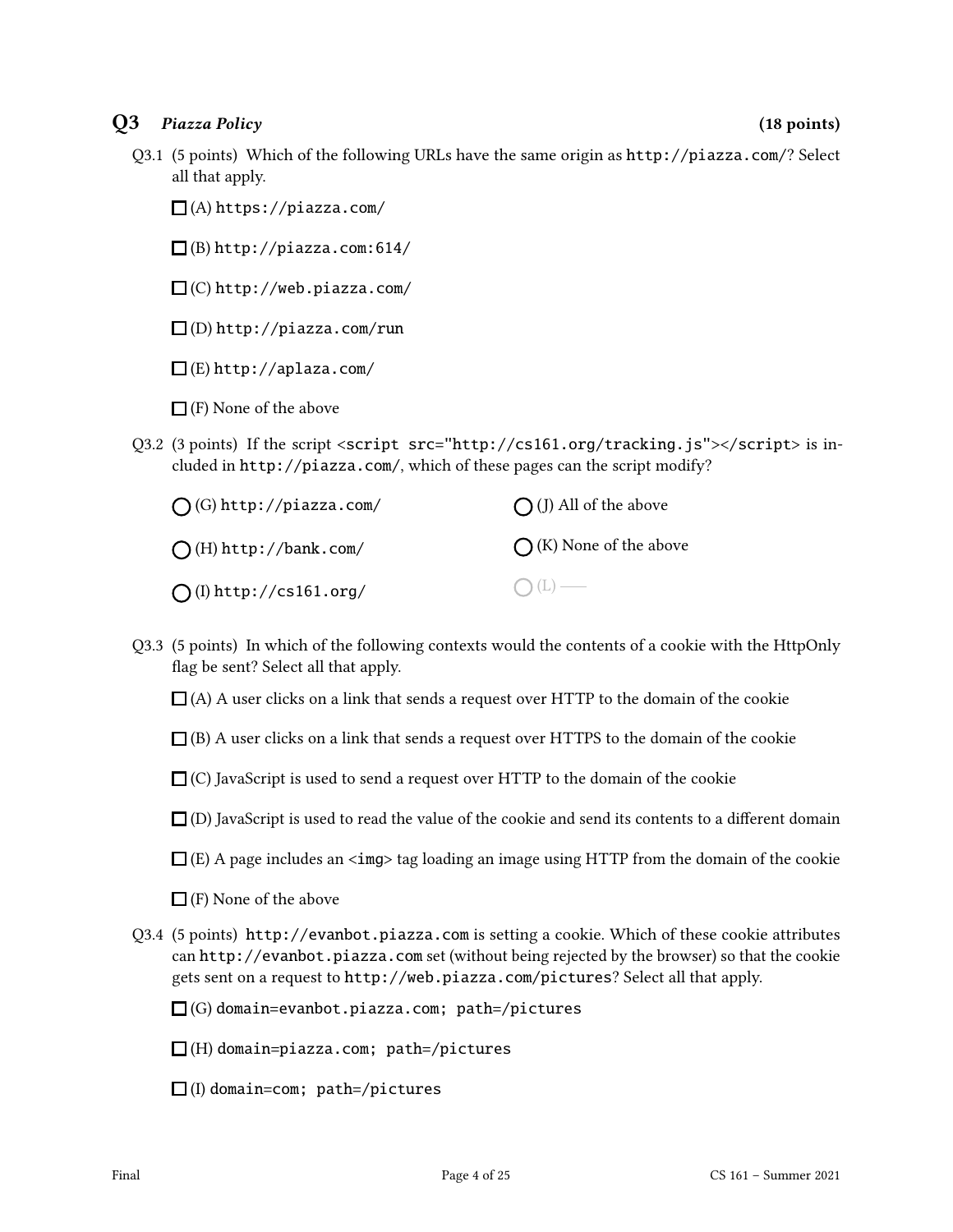$\square$ (J) domain=evanbot.piazza.com

 $\square$ (K) domain=piazza.evanbot.com; path=/pictures

 $\hfill\Box$  (L) None of the above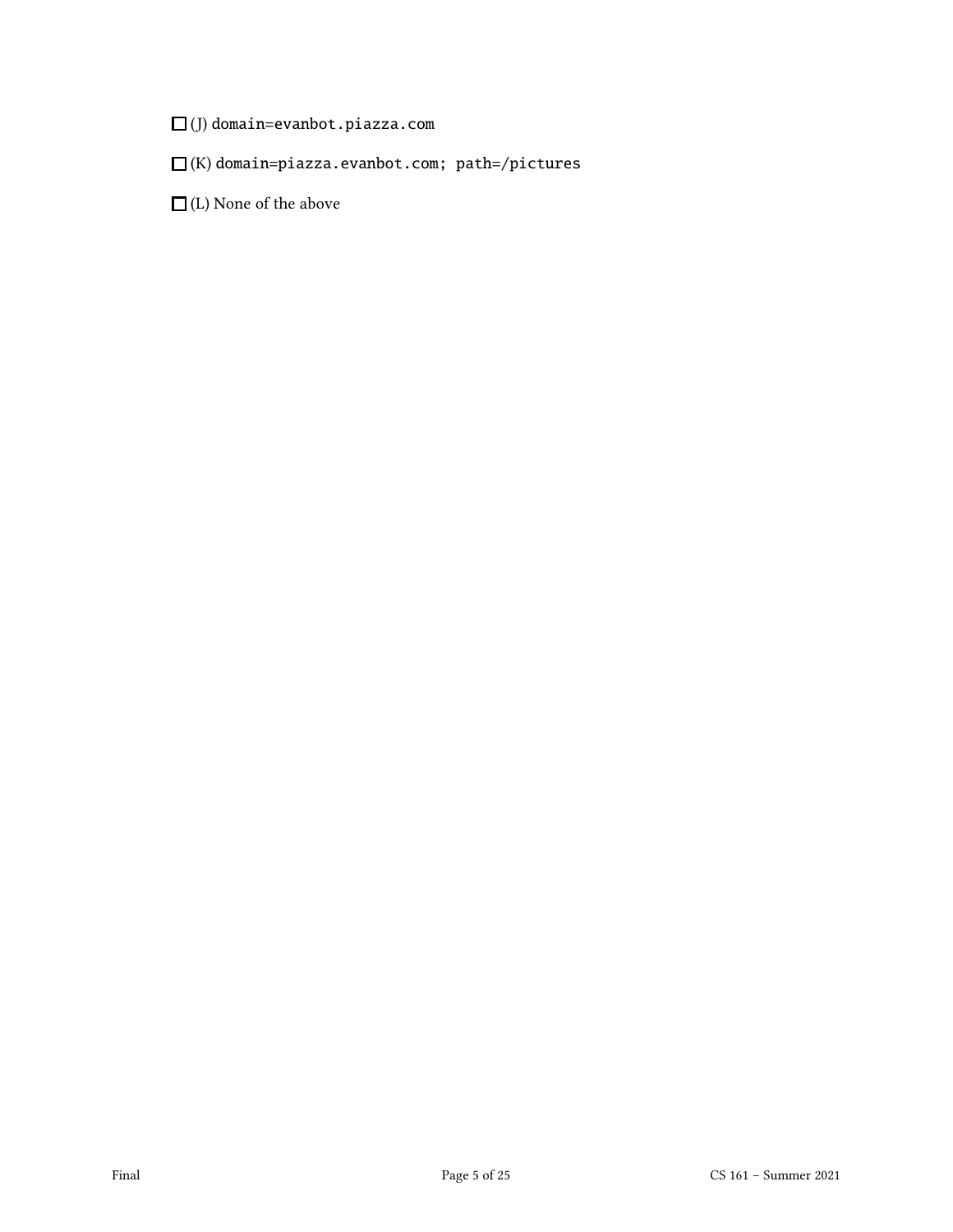#### $Q4$  Coffee-Shop Attacks (17 points)

Dr. Yang comes to MoonBucks and tries to connect to the network in the coffee shop. Dr. Yang and http://www.piazza.com are communicating through TCP. Mallory is an on-path attacker.

 $Q4.1$  (5 points) Which of the following protocols are used when Dr. Yang first connects to the Wi-Fi network and visits http://www.piazza.com? Assume any caches are empty. Select all that apply.

| $\Box$ (A) CSRF | $\Box$ (C) DNS (or DNSSEC) | $\Box$ (E) DHCP              |
|-----------------|----------------------------|------------------------------|
| $\Box$ (B) IP   | $\Box$ (D) HTTP            | $\Box$ (F) None of the above |

Q4.2 (3 points) Suppose Mallory spoofs a packet with a valid, upcoming sequence number to inject the malicious message into the connection. Would this affect other messages in the connection?

 $\bigcap$  (G) Yes, because the malicious message replaces some legitimate message

- $\bigcap$  (H) Yes, because future messages will arrive out of order
- $\bigcap$  (I) No, because on-path attackers cannot inject packets into a TCP connection
- $\bigcap$  (J) No, because TCP connections are encrypted
- $\bigcap (K)$  —
- $\bigcap(L)$ —
- Q4.3 (3 points) To establish a TCP connection, Dr. Yang first sends a SYN packet with Seq = 980 to the server and receives a SYN-ACK packet with Seq  $= 603$ ; Ack  $= 981$ . What packet should Dr. Yang include in the next packet to complete the TCP handshake?

 $\bigcap$  (A) SYN-ACK packet with Seq = 981; Ack = 604

 $\bigcap$  (B) SYN-ACK packet with Seq = 604; Ack = 981

 $\bigcap$  (C) ACK packet with Seq = 981; Ack = 604

 $\bigcap$  (D) ACK packet with Seq = 604; Ack = 981

 $\bigcap$  (E) Nothing to send, because the TCP handshake is already finished.

 $\bigcap$  (F) —

Q4.4 (3 points) Immediately after the TCP handshake, Mallory injects a valid RST packet to the server. Next, Mallory spoofs a SYN packet from Dr. Yang to the server with headers Seq  $=X$ . The server responds with a SYN-ACK packet with Seq  $= Y$ ; Ack  $= X + 1$ . What is the destination of this packet?

 $\bigcap$  (G) Dr. Yang  $\bigcap$  (H) The server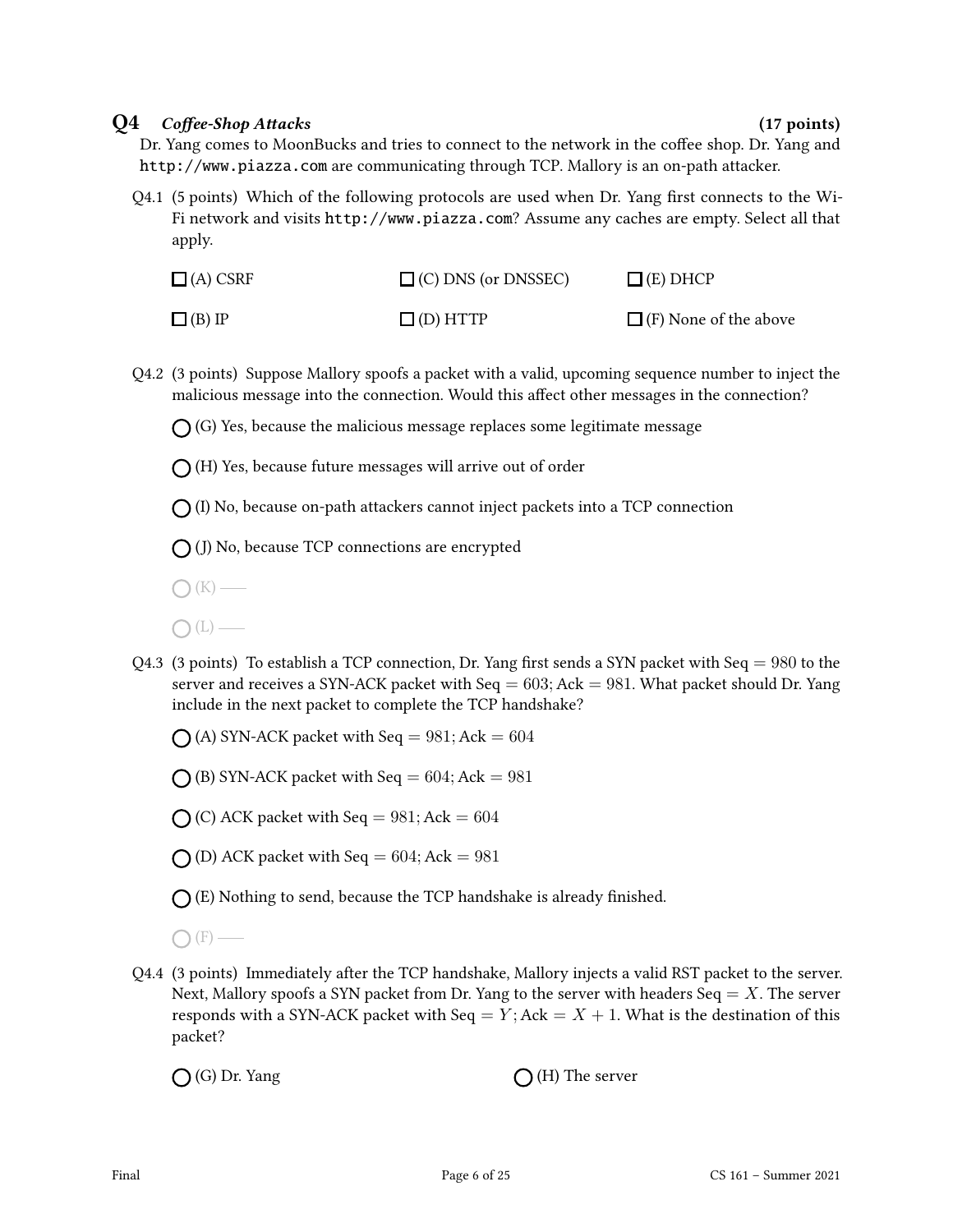| $\bigcirc$ (I) Mallory           | $\bigcap (K)$ —  |
|----------------------------------|------------------|
| $\bigcirc$ (J) None of the above | $\bigcirc$ (L) — |

Q4.5 (3 points) Which of the following network attackers would be able to perform the same attacks as Mallory?

Clarification during exam: By "perform the same attacks," we mean "reliably perform the same attacks."

(A) A MITM attacker between Dr. Yang and  $\,\,\bigcirc\,$  (D) None of the above the server

| $\bigcirc$ (B) An off-path attacker | $O(E)$ — |
|-------------------------------------|----------|
|-------------------------------------|----------|

 $O$  (C) All of the above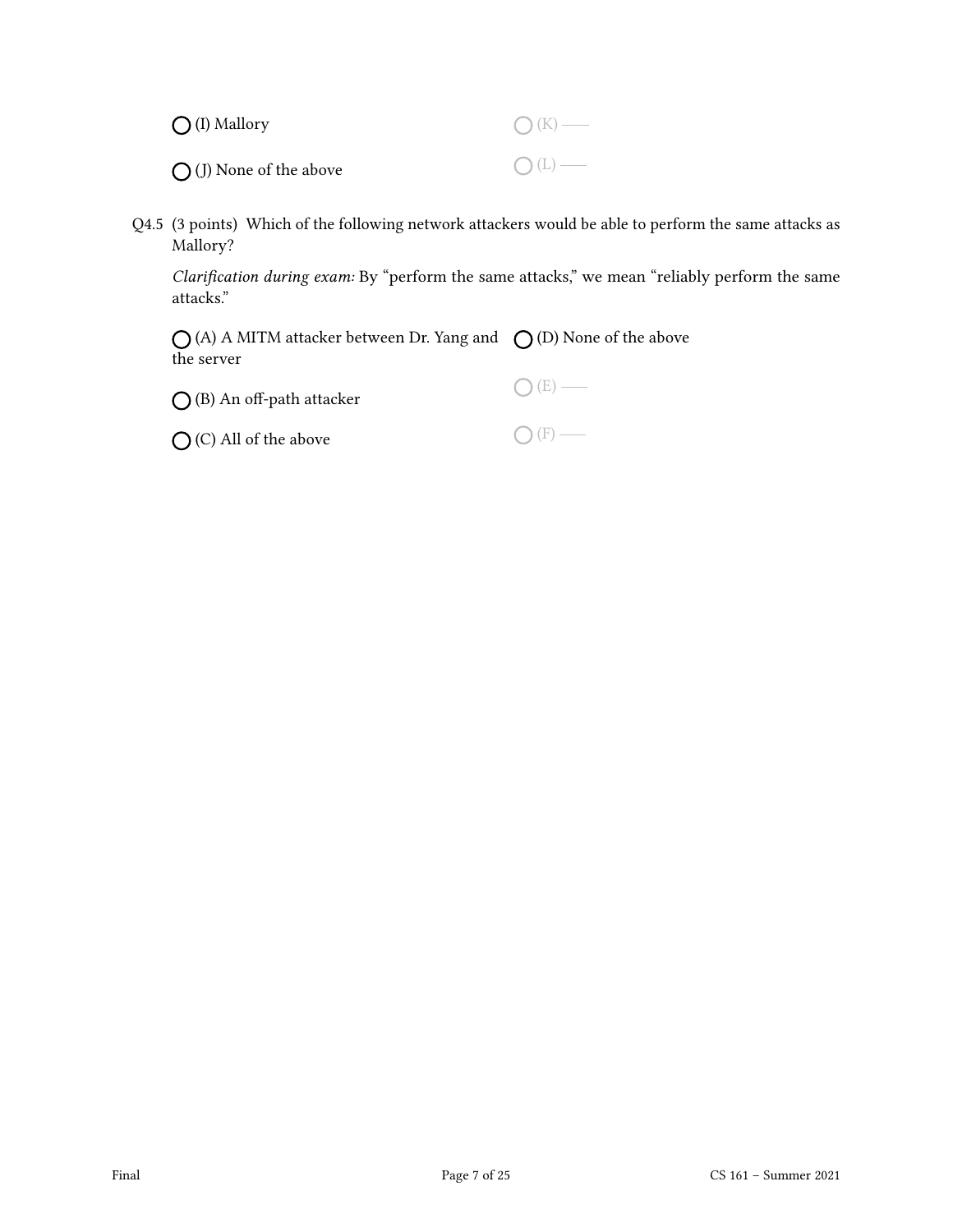#### Q5 Dual Asymmetry (15 points)

Alice wants to send two messages  $M_1$  and  $M_2$  to Bob, but they do not share a symmetric key.

Clarification during exam: Assume that  $p$  is a large prime and that  $g$  is a generator modp, like in ElGamal. Assume that all computations are done modulo  $p$  in Scheme A.

Q5.1 (3 points) Scheme A: Bob publishes his public key  $B = g^b$ . Alice randomly selects r from 0 to p-2. Alice then sends the ciphertext  $(R,S_1,S_2)=(g^r,M_1\times B^r,M_2\times B^{r+1}).$ 

Select the correct decryption scheme for  $M_1$ :

| $\bigcirc$ (A) $R^{-b} \times S_1$ | $\bigcirc$ (D) $B^b \times S_1$ |
|------------------------------------|---------------------------------|
| $\bigcirc$ (B) $R^b \times S_1$    | $O(E)$ —                        |
| $\bigcirc$ (C) $B^{-b} \times S_1$ | $\bigcirc$ (F) —                |

Q5.2 (3 points) Select the correct decryption scheme for  $M_2$ :

| $\bigcirc$ (G) $B^{-1} \times R^{-b} \times S_2$ | $\bigcap (J) B^{-1} \times R \times S_2$ |
|--------------------------------------------------|------------------------------------------|
| $\bigcirc$ (H) $B \times R^{-b} \times S_2$      | $O(K)$ —                                 |
| $\bigcirc$ (I) $B^{-1} \times R^b \times S_2$    | $O(L)$ —                                 |

Q5.3 (4 points) Is Scheme A IND-CPA secure? If it is secure, briefly explain why (1 sentence). If it is not secure, briefly describe how you can learn something about the messages.

Clarification during exam: For Scheme A, in the IND-CPA game, assume that a single plaintext is composed of two parts,  $M_1$  and  $M_2$ .

| $\bigcirc$ (A) Secure     | $\bigcirc$ (C) — | $\bigcirc$ (E) — |
|---------------------------|------------------|------------------|
| $\bigcirc$ (B) Not secure | $O(D)$ —         | $O(F)$ —         |
|                           |                  |                  |

Q5.4 (5 points) Scheme B: Alice randomly chooses two 128-bit keys  $K_1$  and  $K_2$ . Alice encrypts  $K_1$ and  $K_2$  with Bob's public key using RSA (with OAEP padding) then encrypts both messages with AES-CTR using  $K_1$  and  $K_2$ . The ciphertext is RSA(PK<sub>Bob</sub>,  $K_1||K_2$ ), Enc( $K_1, M_1$ ), Enc( $K_2, M_2$ ).

Which of the following is required for Scheme B to be IND-CPA secure? Select all that apply.

 $\Box$  (G)  $K_1$  and  $K_2$  must be different

 $\Box$  (H) A different IV is used each time in AES-CTR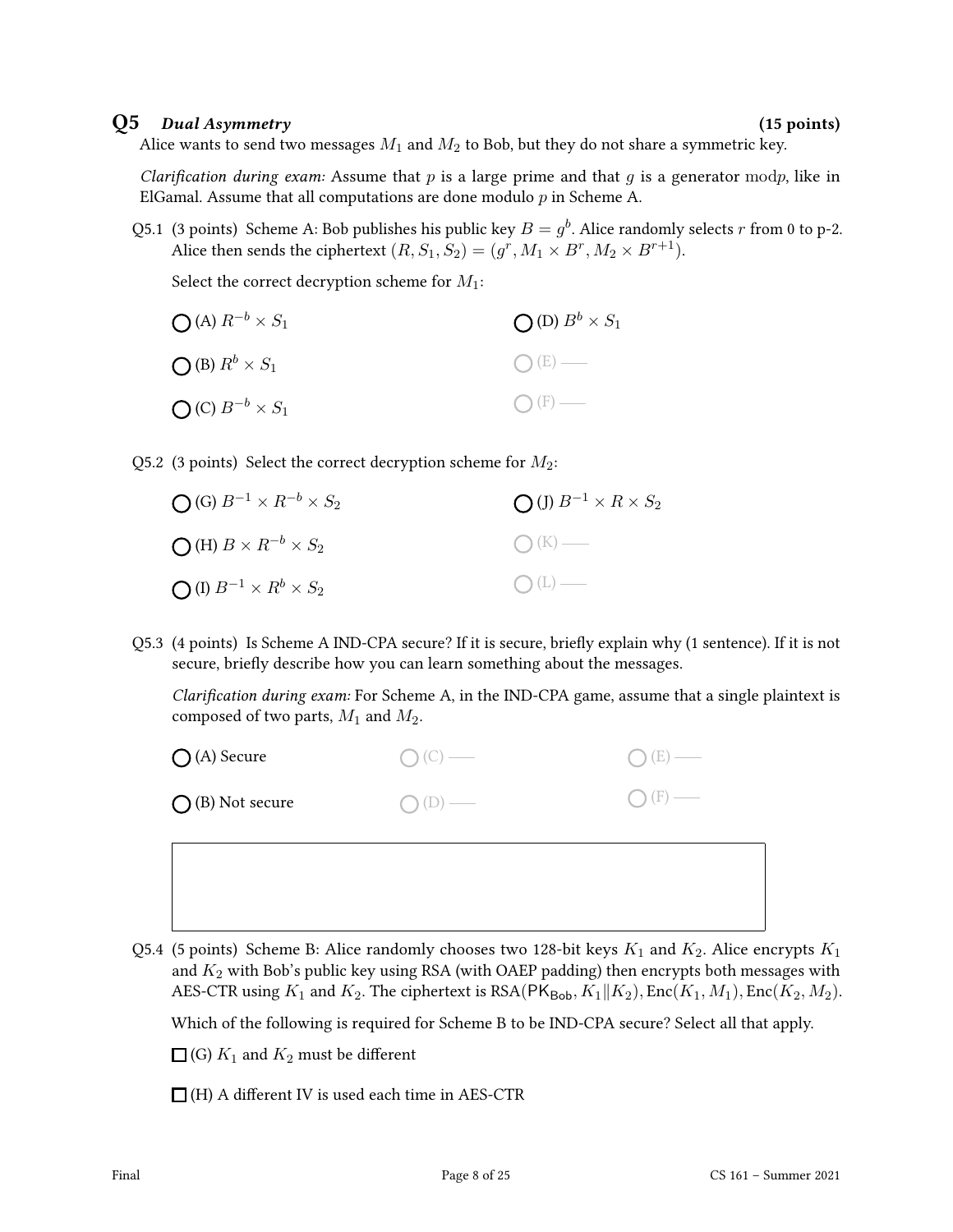- $\Box$  (I)  $M_1$  and  $M_2$  must be different messages
- $\Box$  (J)  $M_1$  and  $M_2$  must be a multiple of the AES block size
- $\Box$  (K)  $M_1$  and  $M_2$  must be less than 128 bits long
- $\hfill\Box$  <br> (L) None of the above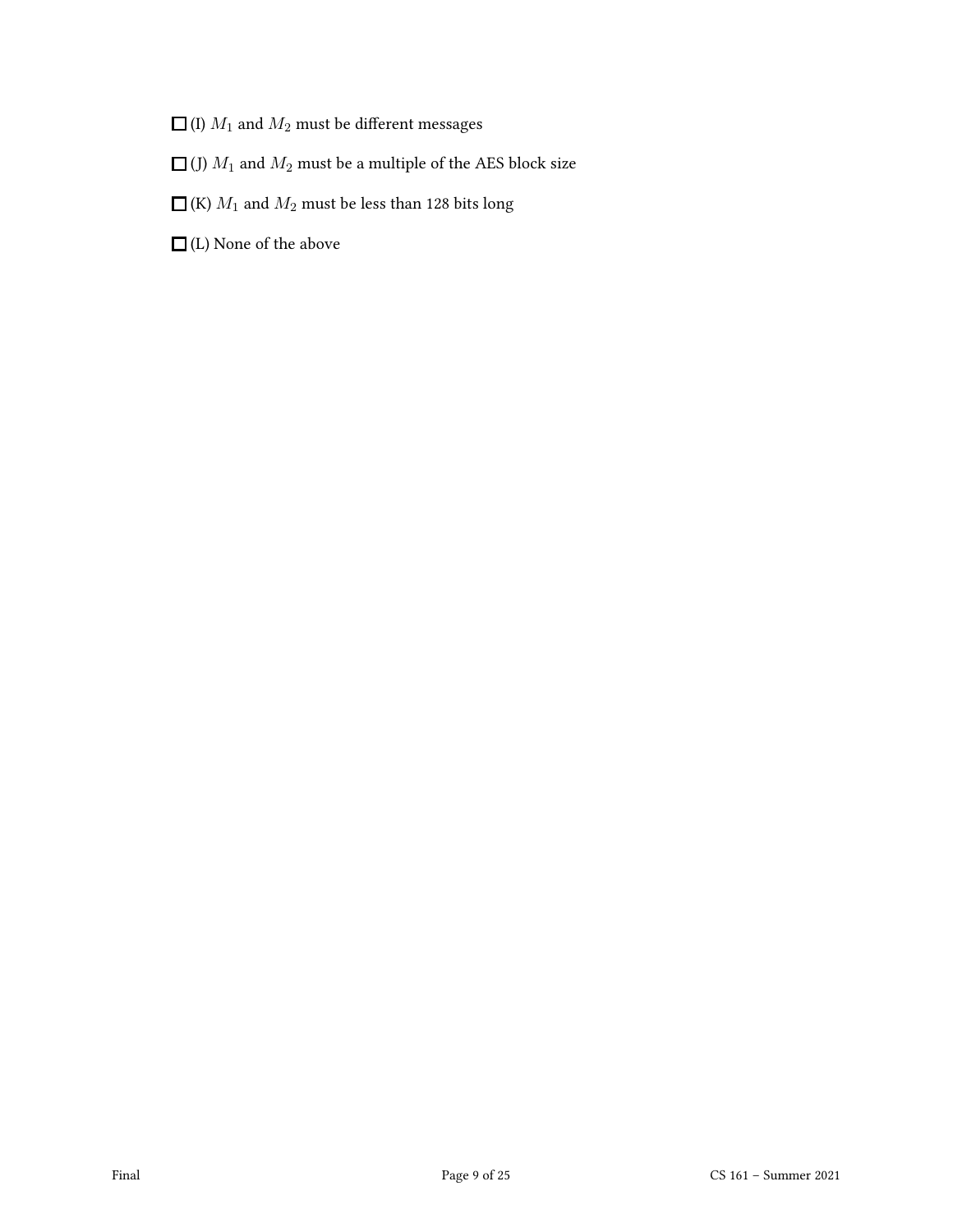#### Q6 Under Pressure (16 points)

Alice and Bob are communicating large pieces of secret data with each other using an IND-CPA secure encryption scheme, but they are being slowed down by their connection! They decide to use compression to improve the amount of data they can send.

Consider the following properties of compression algorithms:

- Compression algorithms reduce the length of the input.
- High-entropy (random-looking) data may only have its length reduced slightly, or not at all
- Low-entropy (predictable) data can often have its length reduced considerably
- Q6.1 (3 points) Alice and Bob consider first encrypting and then compressing their data. They send compress( $Enc(K, M)$ ), where the input to the compression algorithm is the output of the encryption algorithm. Provide one reason why this might be a bad idea.
- Q6.2 (5 points) Realizing their mistake, Alice and Bob instead decide to compress their data before
	- encrypting it. They send  $Enc(K, \text{compress}(M))$ , where the input to the encryption algorithm is the output of the compression algorithm.

True or False: This combination of compress-then-encrypt is IND-CPA secure. If you answer True, briefly justify your answer (no formal proof needed). If you answer False, describe how an adversary could win the IND-CPA game with probability greater than 0.5.

| $\bigcirc$ (G) True | $\bigcirc$ (H) False<br>$O$ (I) — | $O(J)$ — | $O(K)$ — | $O(L)$ — |
|---------------------|-----------------------------------|----------|----------|----------|
|---------------------|-----------------------------------|----------|----------|----------|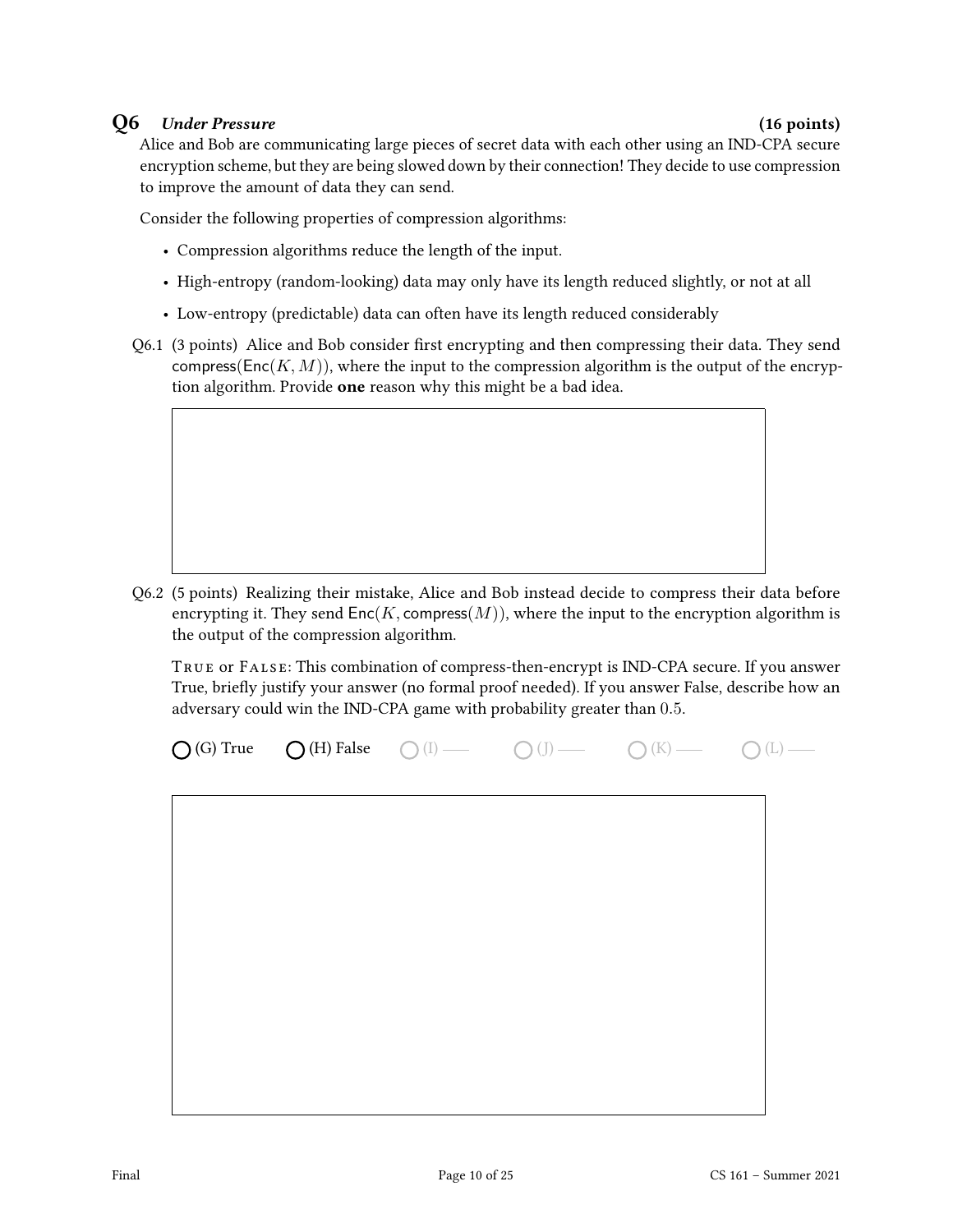For the rest of this question, consider a compress-then-encrypt algorithm with the following properties:

- Assume that Alice and Bob's messages consist of byte strings.
- When compressing, any chain of m consecutive, identical runs of n bytes (total length  $mn$ ) are compressed into a single run of length n. Runs consisting of a single byte  $(n = 1)$  are included.
- Encryption preserves the exact length of the message (no padding is used).

For example, the following sequence of bytes:

| $ $ Index $ $ 0 |                                                                            |  |  |  |  |
|-----------------|----------------------------------------------------------------------------|--|--|--|--|
|                 | Byte   0x00   0x11   0x22   0x33   0x44   0x44   0x55   0x66   0x77   0x77 |  |  |  |  |

would be compressed to a message of length 8, since there are 2 1-byte runs in positions 4–5 and 8–9.

Similarly, the following sequence of bytes:

| Index |      |      |        |                                         |  |  |      |
|-------|------|------|--------|-----------------------------------------|--|--|------|
| Byte  | 0xaa | 0xbb | Oxaa l | 0xbb   0xcc   0xdd   0xcc   0xdd   0xee |  |  | 0xff |

would be compressed to 6 bytes, since there are two 2-byte runs in positions 0–3 and two 2-byte runs in positions 4–7.

Q6.3 (5 points) Alice sends the same message  $M =$  secret repeatedly to Bob, using the compression algorithm from above for a compress-then-encrypt scheme.

Assume that Mallory doesn't have complete control over the messages that Alice sends, but Mallory is able to append to the sent messages before they are compressed and encrypted.

For example, if Alice repeatedly sends the message  $M =$  secret, Mallory can force the compressed and encrypted message to be  $M' =$  secret $\|x\|$ , where x is chosen by Mallory. She can do this repeatedly for any value of  $x$  that she chooses.

If Mallory can observe all resulting ciphertexts from the compress-then-encrypt algorithm as they are transmitted to Bob, devise a way to recover the last byte of secret.

Clarification during exam: Assume that Alice's messages will never produce ambiguous behavior when being compressed.

Clarification during exam: Assume that the encryption algorithm preserves the exact length of the plaintext.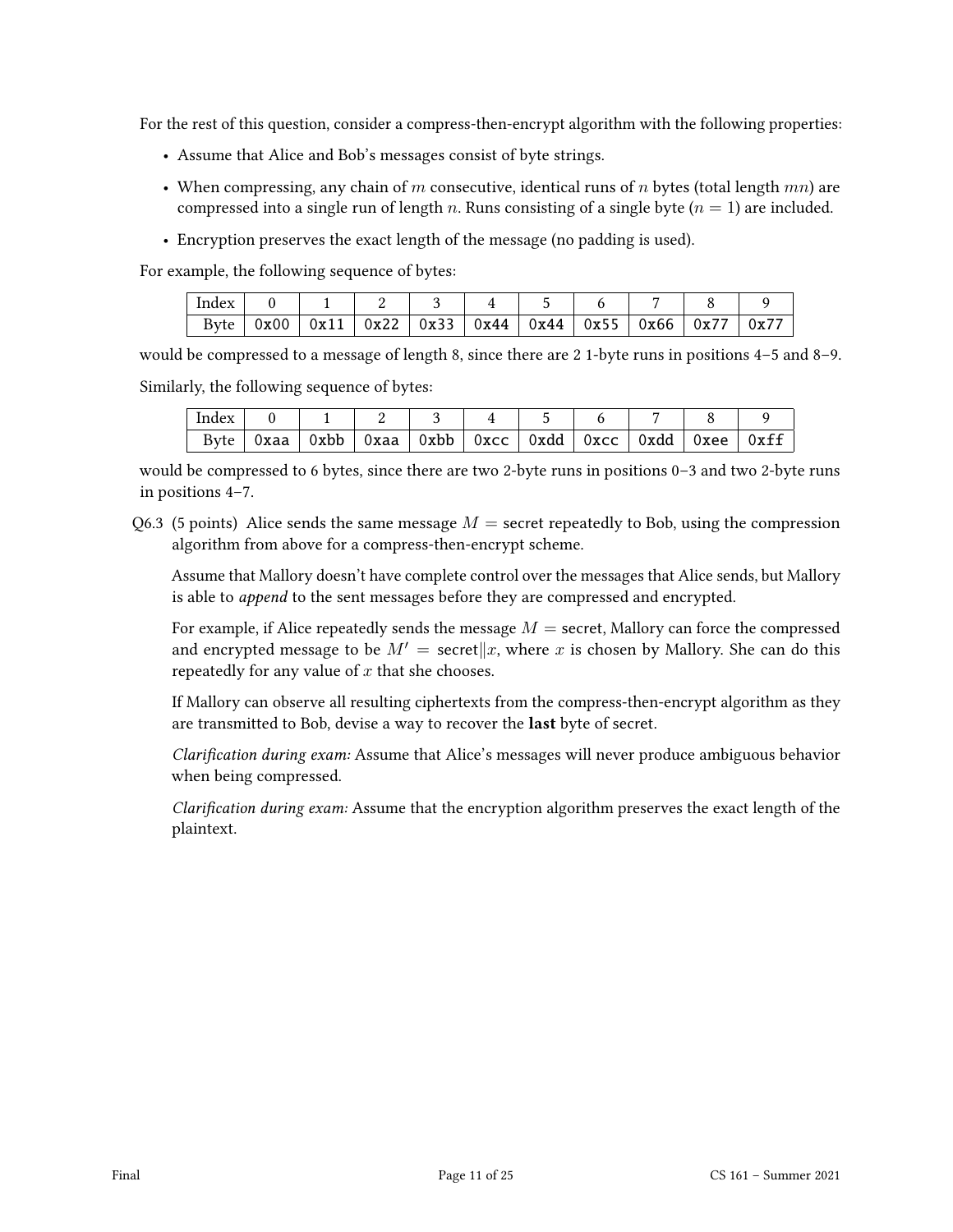

Q6.4 (3 points) Assume that Mallory has a method for recovering the last byte of the message. If secret is 32 bytes long and there are 256 possible values for a byte, what is the most number of messages Alice has to send (that Mallory can append to) in order to learn the entire secret?

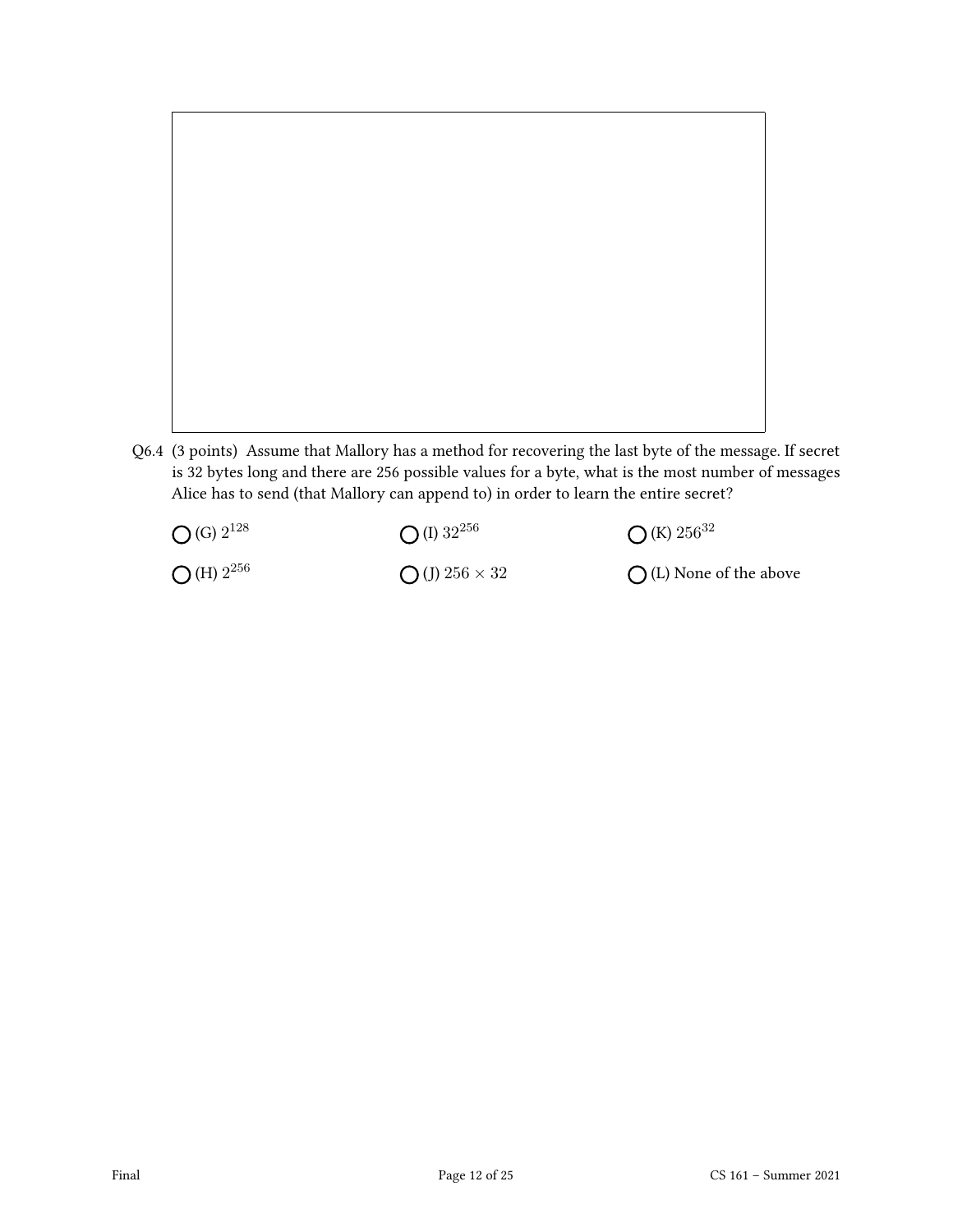#### Q7 TLS Secret Chaining (12 points)

Recall that TLS with RSA does not provide forward secrecy. An attacker who has recorded past connections and then stolen the server's private key can decrypt any past connection.

Consider a modified TLS scheme. RSA is used for the first connection. In future connections, the premaster secret is instead encrypted using the cipher key from the previous connection. Assume this encryption is IND-CPA secure.

The server and client perform n TLS connections. The first connection is numbered  $C_1$ , and the most recent connection is numbered  $C_n$ . The attacker records some of these connections and then steals the server's private key. For each set of recorded connections, select all connections the attacker can decrypt.

Clarification during exam: Assume that ranges of connections are inclusive. For example, "All connections between  $C_1$  and  $C_n$ " would include  $C_1$  and  $C_n$ .

Q7.1 (3 points) The attacker records all connections except  $C_1$ .

| $\bigcap$ (A) Connection $C_1$ only            | $\bigcap$ (D) All connections between $C_1$ and $C_{n-1}$ |
|------------------------------------------------|-----------------------------------------------------------|
| $\bigcap$ (B) Connections $C_1$ and $C_2$ only | $\bigcap$ (E) All connections between $C_1$ and $C_n$     |
| $\bigcap$ (C) All connections except $C_1$     | $\bigcap$ (F) None of the above                           |

Q7.2 (3 points) The attacker records all connections except  $C_n$ .

| $\bigcap$ (G) Connection $C_1$ only            | $\bigcap$ (J) All connections between $C_1$ and $C_{n-1}$ |
|------------------------------------------------|-----------------------------------------------------------|
| $\bigcap$ (H) Connections $C_1$ and $C_2$ only | $\bigcap$ (K) All connections between $C_1$ and $C_n$     |
| $\bigcap$ (I) All connections except $C_1$     | $\bigcap$ (L) None of the above                           |

Q7.3 (3 points) The attacker records all connections except  $C_2$ .

| $\bigcap$ (A) Connection $C_1$ only            | $\bigcap$ (D) All connections between $C_1$ and $C_{n-1}$ |
|------------------------------------------------|-----------------------------------------------------------|
| $\bigcap$ (B) Connections $C_1$ and $C_2$ only | $\bigcap$ (E) All connections between $C_1$ and $C_n$     |
| $\bigcap$ (C) All connections except $C_1$     | $\bigcap$ (F) None of the above                           |

Q7.4 (3 points) Suppose we modify the TLS scheme from above. In every connection, the client encrypts their random number  $R_b$  with RSA before sending it to the server. (Recall that in regular TLS,  $R_b$ is sent with no encryption.)

Does this scheme provide forward secrecy?

 $\bigcap$  (G) Yes, because  $R_b$  is needed to generate the symmetric keys

 $\bigcap$  (H) Yes, because an attacker can perform a replay attack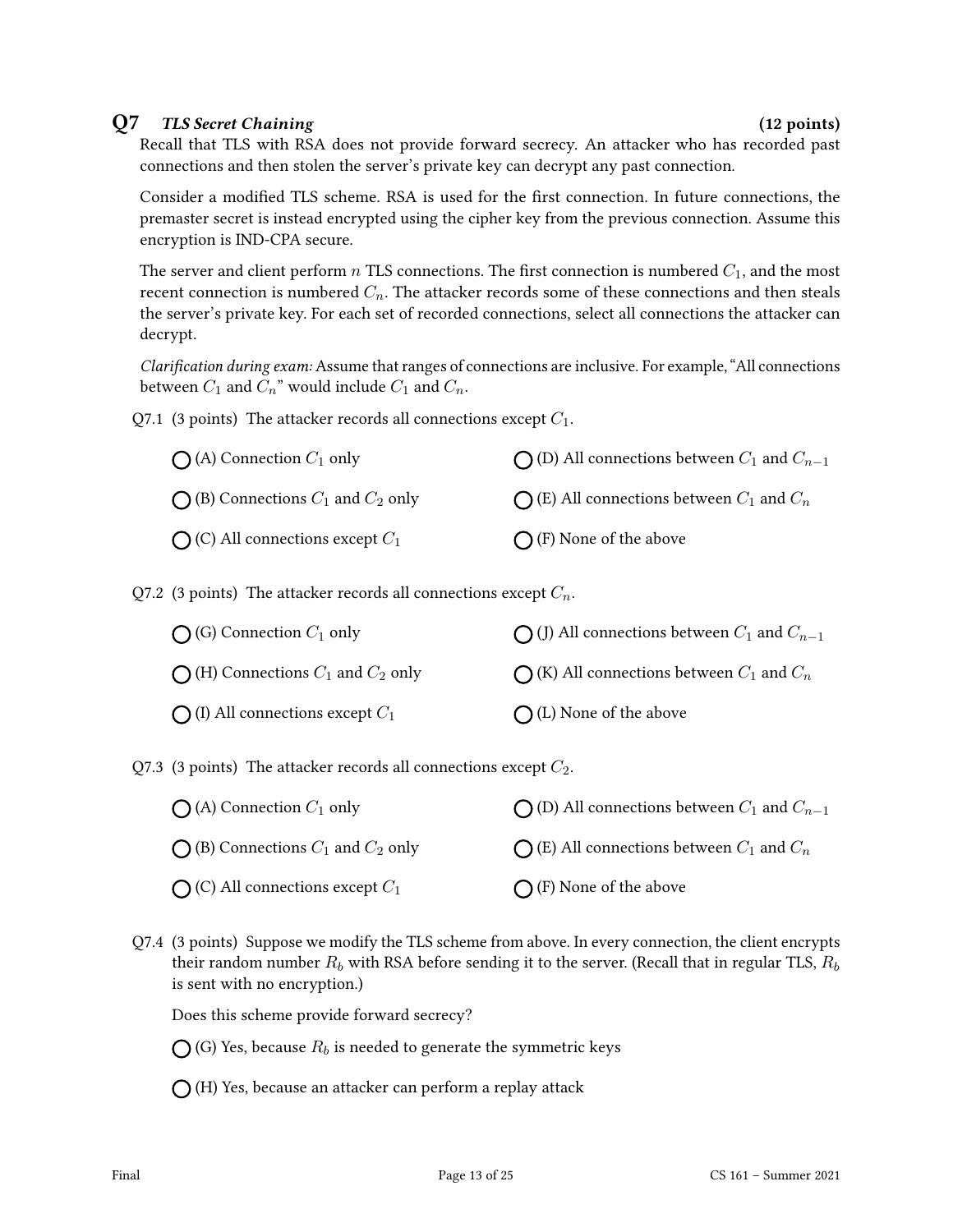$\bigcirc$  (I) No, because the attacker can still learn  $R_b$  after stealing the private key

 $\bigcirc$  (J) No, because only Diffie-Hellman TLS provides forward secrecy

 $\bigcirc$  (K) —

 $\bigcirc$  (L) —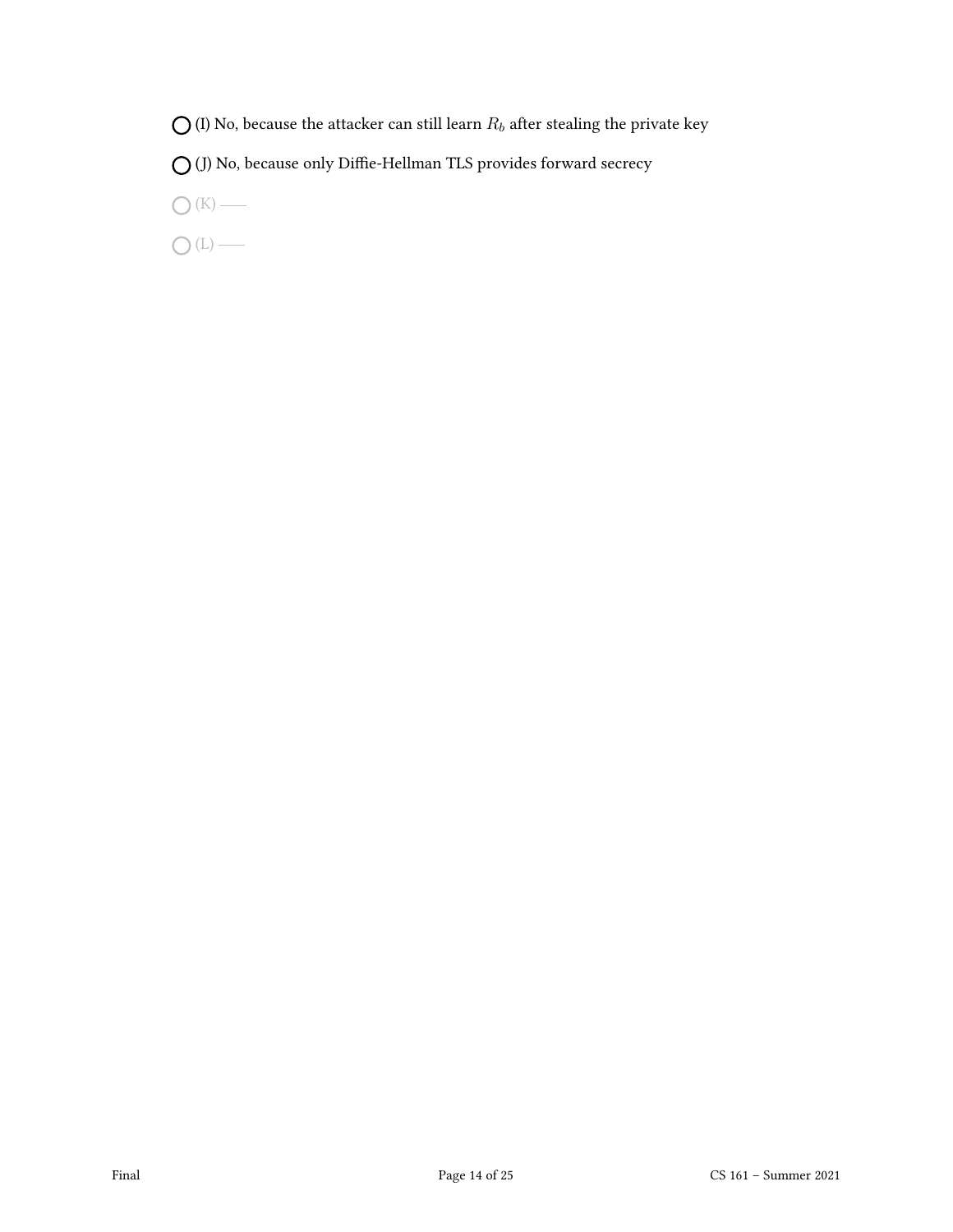#### Q8 Intrusion Detection Scenarios (12 points)

For each scenario below, select the best detector or detection method for the attack.

Q8.1 (3 points) The attacker constructs a path traversal attack with URL escaping: %2e%2e%2f%2e%2e%2f.

| $\bigcap$ (A) NIDS, because of interpretation issues $\bigcap$ (D) HIDS, because of cost |            |
|------------------------------------------------------------------------------------------|------------|
| $\bigcap$ (B) NIDS, because of cost                                                      | $() (E)$ — |
| $\bigcirc$ (C) HIDS, because of interpretation issues $\bigcirc$ (F) —                   |            |

Q8.2 (3 points) The attacker is attacking a large network with hundreds of computers, and a detector must be installed as quickly as possible.

| $\bigcap$ (G) NIDS, because of interpretation issues $\bigcap$ (J) HIDS, because of cost |                 |
|------------------------------------------------------------------------------------------|-----------------|
| $\bigcap$ (H) NIDS, because of cost                                                      | $\bigcap (K)$ — |
| $\bigcirc$ (I) HIDS, because of interpretation issues $\bigcirc$ (L) —                   |                 |

Q8.3 (3 points) The attacker constructs an attack that is encrypted with HTTPS.

| $\bigcap$ (A) NIDS, because of interpretation issues $\bigcap$ (D) HIDS, because of cost |                 |
|------------------------------------------------------------------------------------------|-----------------|
| $\bigcap$ (B) NIDS, because of cost                                                      | $\bigcap (E)$ — |
| $\bigcirc$ (C) HIDS, because of interpretation issues $\bigcirc$ (F) —                   |                 |

Q8.4 (3 points) The attacker constructs a buffer overflow attack using shellcode they found online in a database of common attacks.

| $\bigcirc$ (G) Signature-based     | $\bigcap$ (J) Behavioral |  |  |
|------------------------------------|--------------------------|--|--|
| $\bigcirc$ (H) Specification-based | $\bigcap (K)$ —          |  |  |
| $\bigcirc$ (I) Anomaly-based       | $\bigcap(L)$ —           |  |  |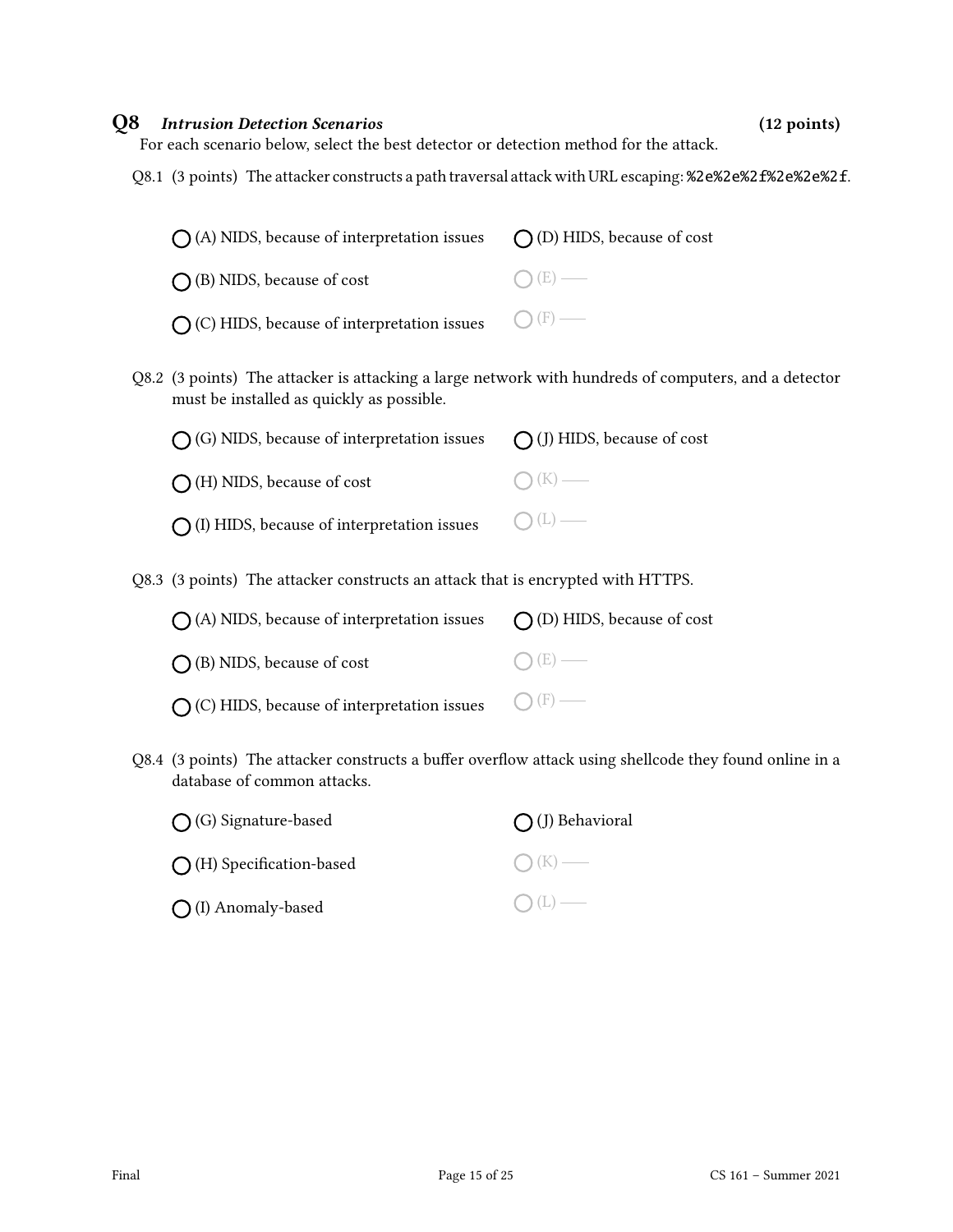#### Q9 To The Moon (15 points) (15 points)

ToTheMoon Bank has just created an online banking system. When a user wants to complete a transfer, they follow these steps:

- 1. The user logs in by making a POST request with their username and password.
- 2. The server sets a cookie with name=auth\_user and value=\$token, where \$token is a session token specific to the user's login session.
- 3. The user initiates a transfer by making a GET request to https://tothemoonbank.com/transfer?amount=\$amount&to=\$user, replacing \$amount and \$user with the intended amount and recipient. Transfers use a parameterized SQL query.
- 4. The server runs the SQL query SELECT username FROM users WHERE session\_token = '\$token', replacing token with the value of the cookie. The server does not use parameterized SQL or any input sanitization.
- Q9.1 (4 points) Which of the following attacks are possible in this system? Select all that apply.

| $\Box$ (A) SQL injection | $\Box$ (D) Path traversal attack |
|--------------------------|----------------------------------|
| $\Box$ (B) ROP attack    | $\Box$ (E) None of the above     |
| $\Box$ (C) CSRF attack   | $\Box$ (F) —                     |

Q9.2 (4 points) Mallory is a malicious user with an account on ToTheMoon Bank. Mallory creates a malicious link https://tothemoonbank.com/transfer?amount=100&to=Mallory.

Which of the following scenarios would cause Alice to send \$100 to Mallory? Select all that apply.

 $\Box$  (G) Alice clicks on the malicious link when Alice is not logged into the bank

 $\Box$  (H) Alice clicks on the malicious link when Alice is logged into the bank

 $\Box$  (I) Alice visits Mallory's website, which has an img tag loading the malicious link, when Alice is not logged into the bank

 $\Box$  (J) Alice visits Mallory's website, which has an img tag loading the malicious link, when Alice is logged into the bank

 $\Box$  (K) None of the above

 $\Box$ (L) —

Q9.3 (4 points) Suppose Step 4 is modied. To initiate a transfer, instead of making a GET request, the user makes a POST request to https://tothemoonbank.com/transfer with the amount and recipient in the POST body.

Which of the following scenarios would cause Alice to send \$100 to Mallory? Select all that apply.

Clarification during exam: The malicious link in the answer choices should be https://tothemoonbank.com/transfer?amount=100&to=Mallory.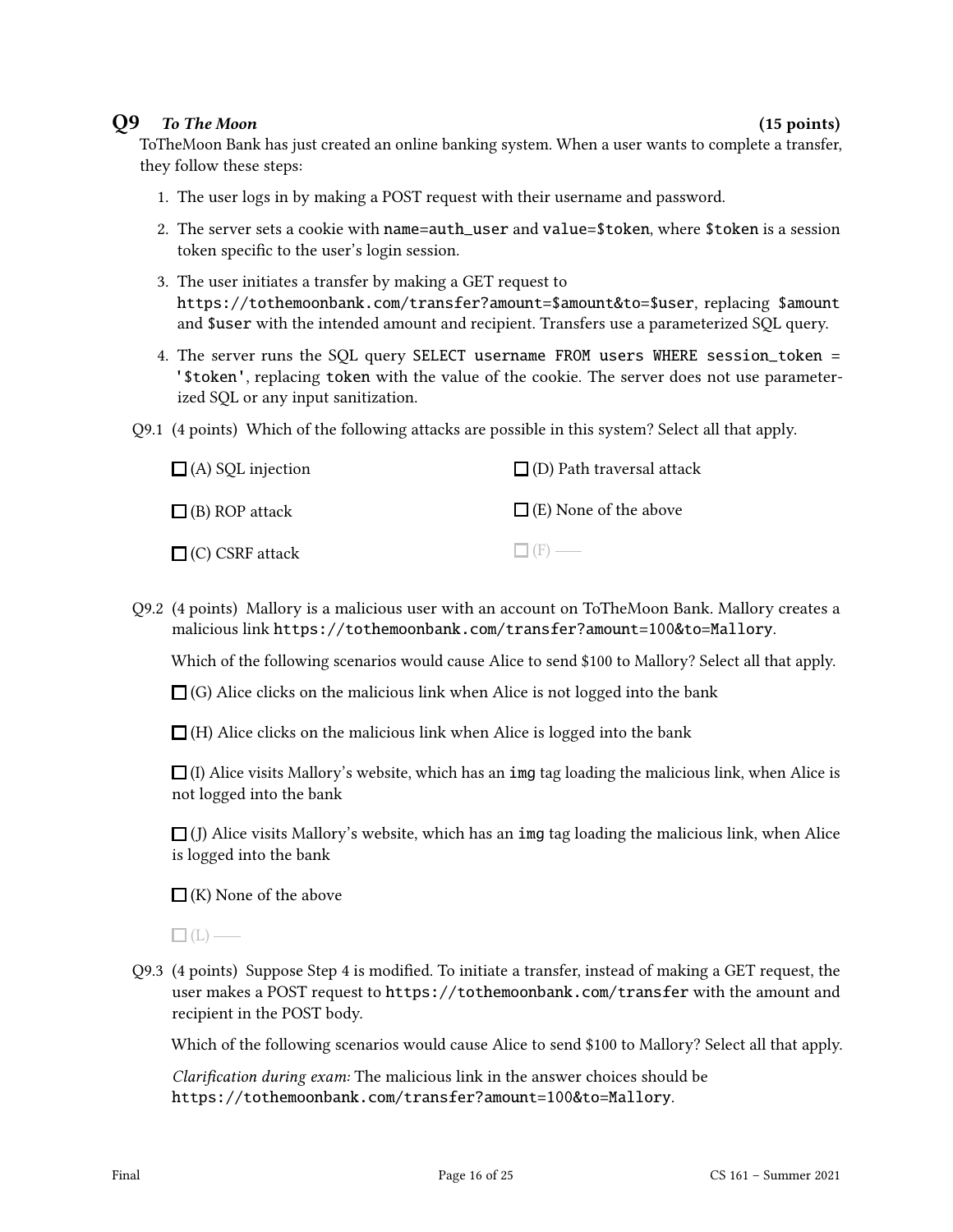$\Box$  (A) Alice clicks on the malicious link when Alice is not logged into the bank

 $\Box$ (B) Alice clicks on the malicious link when Alice is logged into the bank

 $\Box$  (C) Alice visits Mallory's website, which has an img tag loading the malicious link, when Alice is not logged into the bank

 $\Box$  (D) Alice visits Mallory's website, which has an img tag loading the malicious link, when Alice is logged into the bank

 $\Box$  (E) None of the above

 $\Box$  (F) —

Q9.4 (3 points) Which user inputs might be vulnerable to SQL injection? Select all that apply.

 $\Box$  (G) amount parameter

 $\Box$ (H) to parameter

 $\Box$  (I) Value of the auth\_user cookie

 $\Box$  (J) None of the above

 $\Box$ (K) —

 $\Box$ (L) —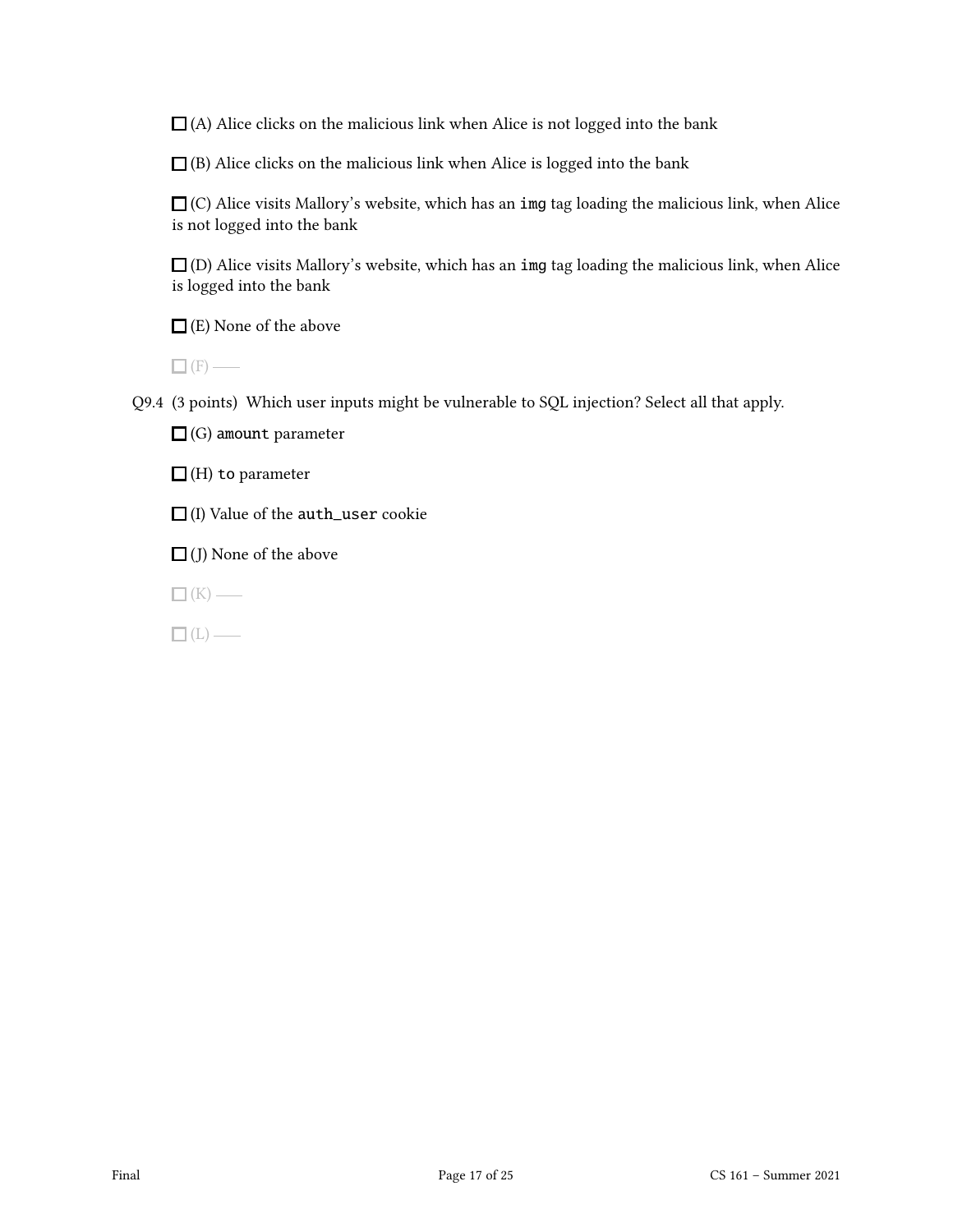### $Q10$   $AES-EMAC$  (19 points)

Consider AES-EMAC, which is another scheme for generating secure MACs.



Q10.1 (2 points) TRUE or FALSE: Given only T, an attacker can generate a valid MAC for  $M||M'$ , for an  $M'$  of the attacker's choosing.

| O TRUE | $\bigcap$ FALSE |
|--------|-----------------|
|--------|-----------------|

Q10.2 (2 points) TRUE or FALSE: Given only T and  $K_1$ , an attacker can generate a valid MAC for  $M||M'$ , for an M' of the attacker's choosing.

 $\bigcap$  True  $\bigcap$  False

Q10.3 (2 points) TRUE or FALSE: Given only T,  $K_1$ , and  $K_2$ , an attacker can generate a valid MAC for  $M||M'$ , for an  $M'$  of the attacker's choosing.

 $\bigcap$  True  $\bigcap$  False

Q10.4 (2 points) TRUE or FALSE: Given the output T and the secret keys  $K_1$  and  $K_2$ , the entire original message  $M$  can be reconstructed.

| O TRUE | $O$ FALSE |
|--------|-----------|
|--------|-----------|

For the rest of the question, regardless of your answer to the previous parts, assume that the output is  $S_1||S_2...||S_n||T.$ 

Q10.5 (4 points) Which values are needed to recover the entire original message? Select all that apply.

| $\Box$ (A) $S_i$ for all $1 \leq i \leq n$ | $\Box$ (D) $K_2$             |
|--------------------------------------------|------------------------------|
| $\Box$ (B) T                               | $\Box$ (E) None of the above |
| $\Box$ (C) $K_1$                           | $\Box$ (F) —                 |

Q10.6 (3 points) Which of these equations is correct for calculating a plaintext block  $M_i$  given the output and both keys  $K_1$  and  $K_2$ ?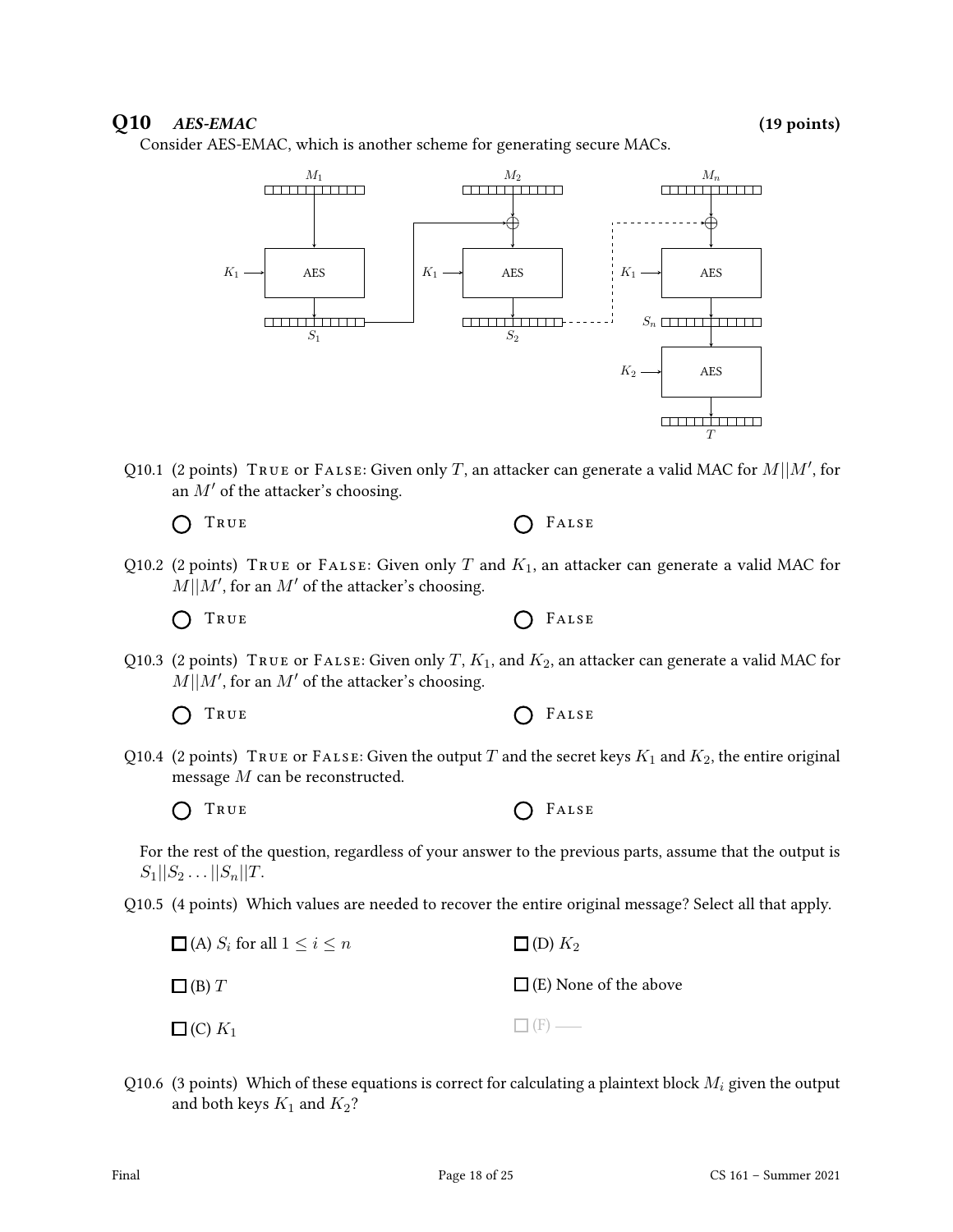| $\bigcap$ (G) $M_i = \text{Dec}(K_1, S_i) \oplus S_{i-1}$  | $\bigcirc$ (J) $M_i = \text{Dec}(K_2, S_i \oplus S_{i-1})$ |
|------------------------------------------------------------|------------------------------------------------------------|
| $\bigcirc$ (H) $M_i = \text{Dec}(K_1, S_i \oplus S_{i-1})$ | $\bigcirc$ (K) $M_i = \text{Enc}(K_1, S_i) \oplus S_{i-1}$ |
| $\bigcirc$ (I) $M_i = \text{Dec}(K_2, S_i) \oplus S_{i-1}$ | $\bigcirc$ (L) $M_i = \text{Enc}(K_1, S_i \oplus S_{i-1})$ |

Q10.7 (4 points) Select all true statements about this scheme.

 $\Box$  (A) To compute AES-EMAC on a message, the message must first be padded to a multiple of the block size

 $\square$  (B) Encryption can be parallelized

 $\square$  (C) Decryption can be parallelized

(D) AES-EMAC is IND-CPA secure

 $\Box$  (E) None of the above

 $\square$  (F) —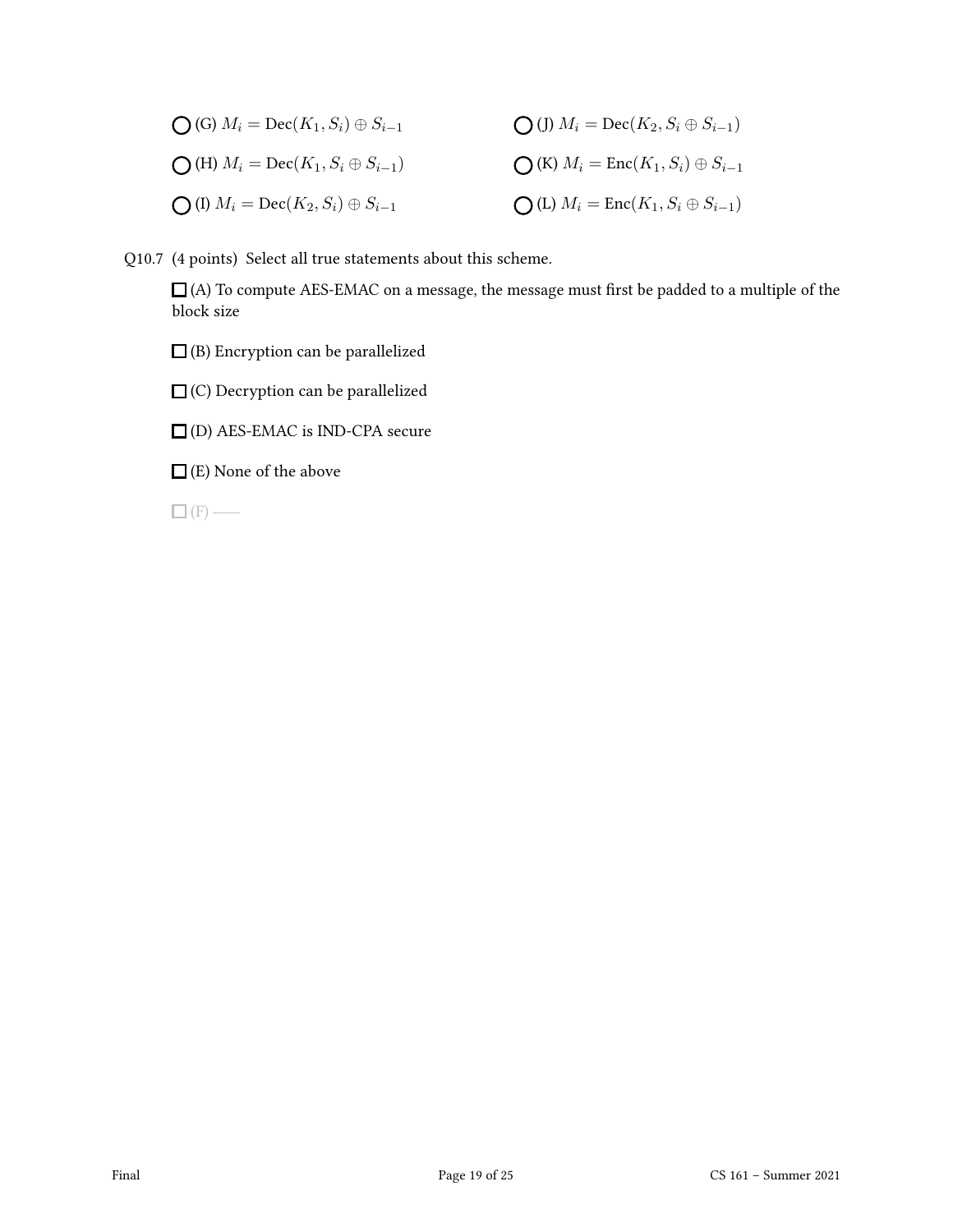### Q11 DNS Lookups (15 points)

EvanBot performs a lookup for the IP address of toon.cs161.org. For each DNS or DNSSEC record, determine which name server sent the record.

Q11.1 (3 points) A type record with the IP address of toon.cs161.org

| $(A)$ root name server                                                                  | $\bigcap$ (D) None of the above |  |
|-----------------------------------------------------------------------------------------|---------------------------------|--|
| $\bigcap$ (B) . org name server                                                         | (E)                             |  |
| $O(C)$ cs161.org name server                                                            |                                 |  |
| Q11.2 (3 points) A type record with the IP address of the cs161.org name server         |                                 |  |
| $\bigcap$ (G) root name server                                                          | $\bigcap$ (J) None of the above |  |
| $\bigcap$ (H) . org name server                                                         |                                 |  |
| $\bigcap$ (I) cs161.org name server                                                     |                                 |  |
| Q11.3 (3 points) A type record with the IP address of $cs161.org$ (not the name server) |                                 |  |
| (A) root name server                                                                    | $\bigcap$ (D) None of the above |  |
| $\bigcap$ (B) . org name server                                                         |                                 |  |
| $\bigcap$ (C) cs161.org name server                                                     |                                 |  |
| Q11.4 (3 points) DNSKEY type record with the public key of the cs161.org name server    |                                 |  |
| (G) root name server                                                                    | (J) None of the above           |  |
|                                                                                         |                                 |  |

 $\bigcap$  (I) cs161.org name server  $\bigcirc$  (L) —

 $\bigcap$  (H) .org name server

Q11.5 (3 points) DS type record with the hash of the .org name server's public key

| $\bigcap$ (A) root name server      | $\bigcap$ (D) None of the above |
|-------------------------------------|---------------------------------|
| $\bigcap$ (B) . org name server     | $O(E)$ —                        |
| $\bigcap$ (C) cs161.org name server | $\bigcap$ (F) —                 |

 $\bigcirc$  (K)  $\longleftarrow$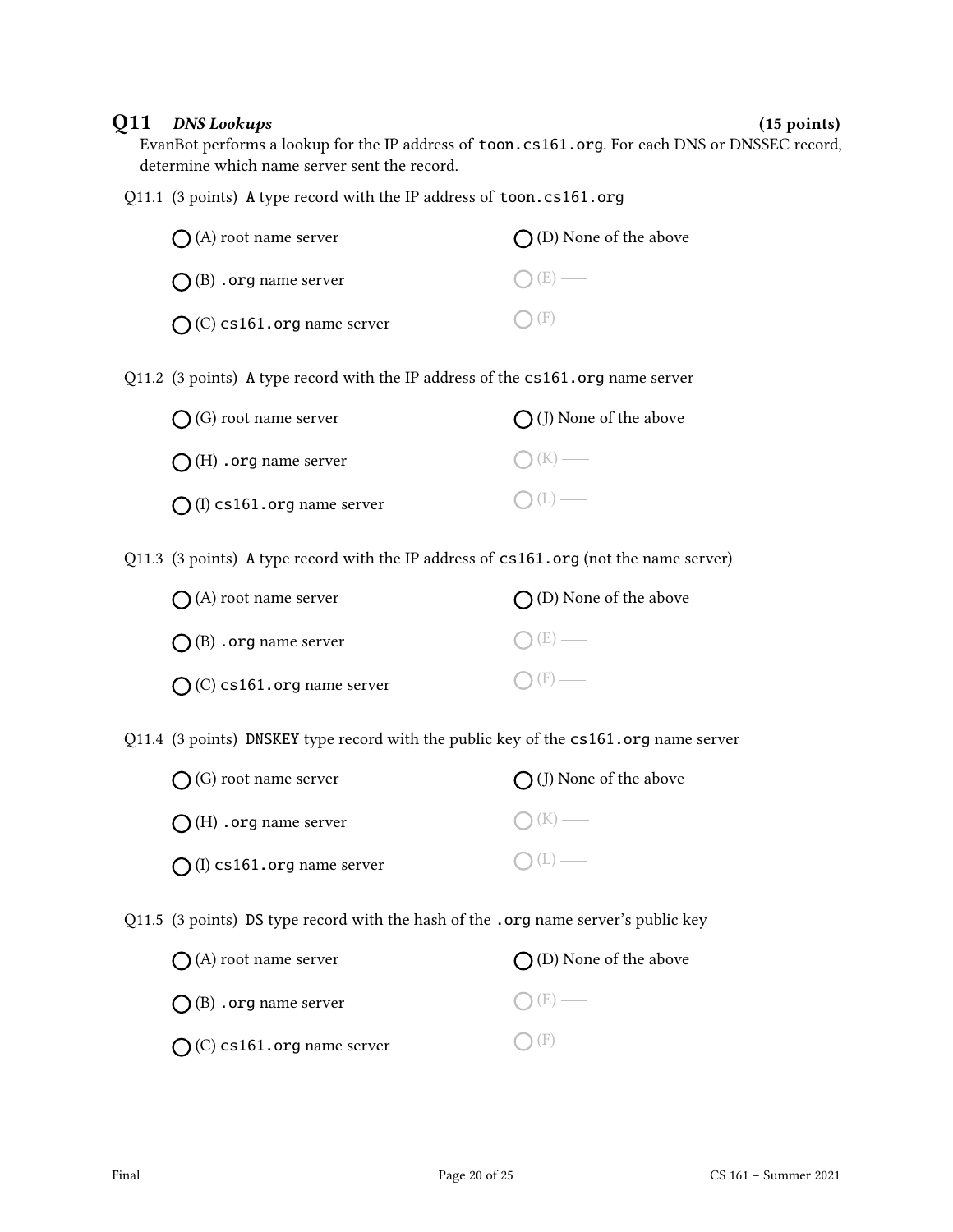### Q12 Wallet Management (26 points)

Consider the following vulnerable C code:

```
1 \# include \le stdio . h>
2 \times #include < stdlib.h>
3
4 struct wallet {
5 char owner [4]; /* 4 bytes. */
6 int amt; \frac{1}{2} /* 4 bytes. */
7 };
8
9 int main (void) {
10 int wallet_idx = 0;
11 \vert struct wallet wals [8];
12 char buf [16];
13
14 while (1) {
15 \vert \star Get wallet index. \star/
16 printf ("Enter wallet index:\langle n" \rangle;
17 fgets (buf, 16, stdin);
18 int \text{ wallet } idx = \text{ atoi (buf)};19 if (wallet_idx < 0)20 \vert /* Exit loop if invalid index. */
21 break;
22 }
23
24 \vert /* Update dollar amount. */
25 printf ("Enter dollar amount:\n");
26 fgets (buf, 16, stdin);
27 wals [wallet_idx]. amt = atoi(buf);
28
29 /* Read owner. */30 printf ("Enter owner name:\n");
31 gets (wals [wallet idx]. owner);
32 }
33
34 return 0;
35 }
```
Assume you are on a little-endian 32-bit x86 system. Assume that there is no compiler padding or additional saved registers in all subparts.

*Clarification during exam:* The atoi function converts a string to an integer. For example, atoi ("3") would return the integer value 3.

Q12.1 (4 points) For the first subpart, assume that **no memory safety defenses** are enabled.

Let SHELLCODE be a 24-byte malicious shellcode. If the address of wals is 0x9fffcad0, provide an input as a series of Python print statements that would cause your program to execute malicious shellcode.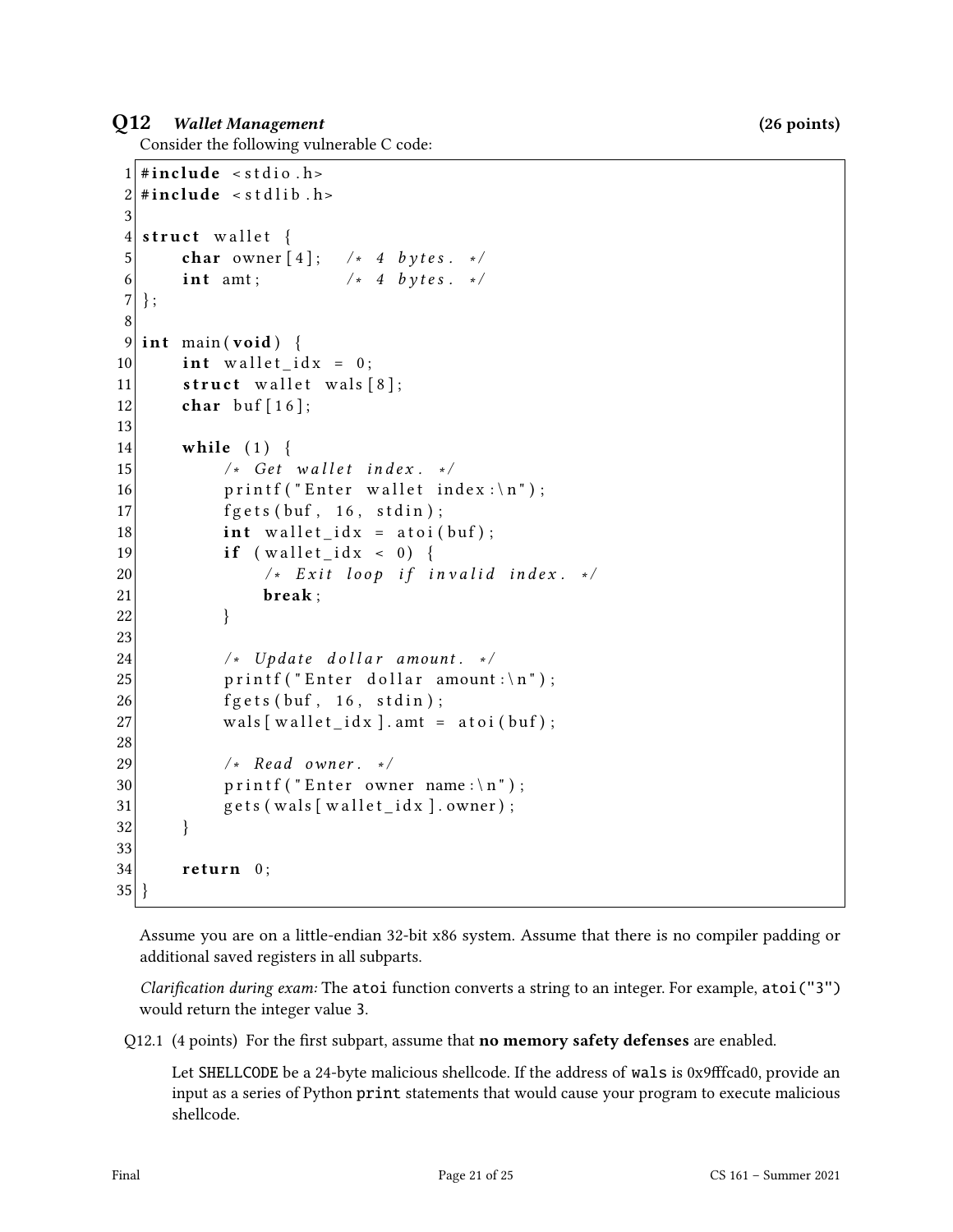For example, a sequence of non-malicious inputs that updates wallet 0 without exiting the loop would be:

```
print('0')
print('1000')
print('NN')
```
Write your answer in Python 2 syntax (just like in Project 1).

For the remaining parts of this question, assume that stack canaries are enabled.

Q12.2 (3 points) Complete the stack diagram with stack canaries enabled. Each row represents 4 bytes. Parts (2a), (2b), and (2c):

| RIP of main |
|-------------|
| (2a)        |
| (2b)        |
| (2c)        |
| (3a)        |
| (3b)        |
| (3c)        |
| (3d)        |
|             |

 $\bigcap$  (G) (2a) - SFP of main; (2b) - wallet\_idx; (2c) - canary

 $\bigcap$  (H) (2a) - SFP of main; (2b) - canary; (2c) - wallet\_idx

 $\bigcap$  (I) (2a) - canary; (2b) - SFP of main; (2c) - wallet\_idx

 $\bigcap$  (J) (2a) - canary; (2b) - wallet\_idx; (2c) - SFP of main

 $\bigcap$  (K) (2a) - wallet\_idx; (2b) - SFP of main; (2c) - canary

 $\bigcap$  (L) (2a) - wallet\_idx; (2b) - canary; (2c) - SFP of main

Q12.3 (3 points) Parts (3a), (3b), (3c), and (3d):

 $\bigcap (A) (3a)$  - wals[0].amt; (3b) - wals[0].owner; (3c) - wals[1].amt; (3d) - wals[1].owner  $\bigcap$  (B) (3a) - wals[0].owner; (3b) - wals[0].amt; (3c) - wals[1].owner; (3d) - wals[1].amt

 $\bigcap$  (C) (3a) - wals[7].amt; (3b) - wals[7].owner; (3c) - wals[6].amt; (3d) - wals[6].owner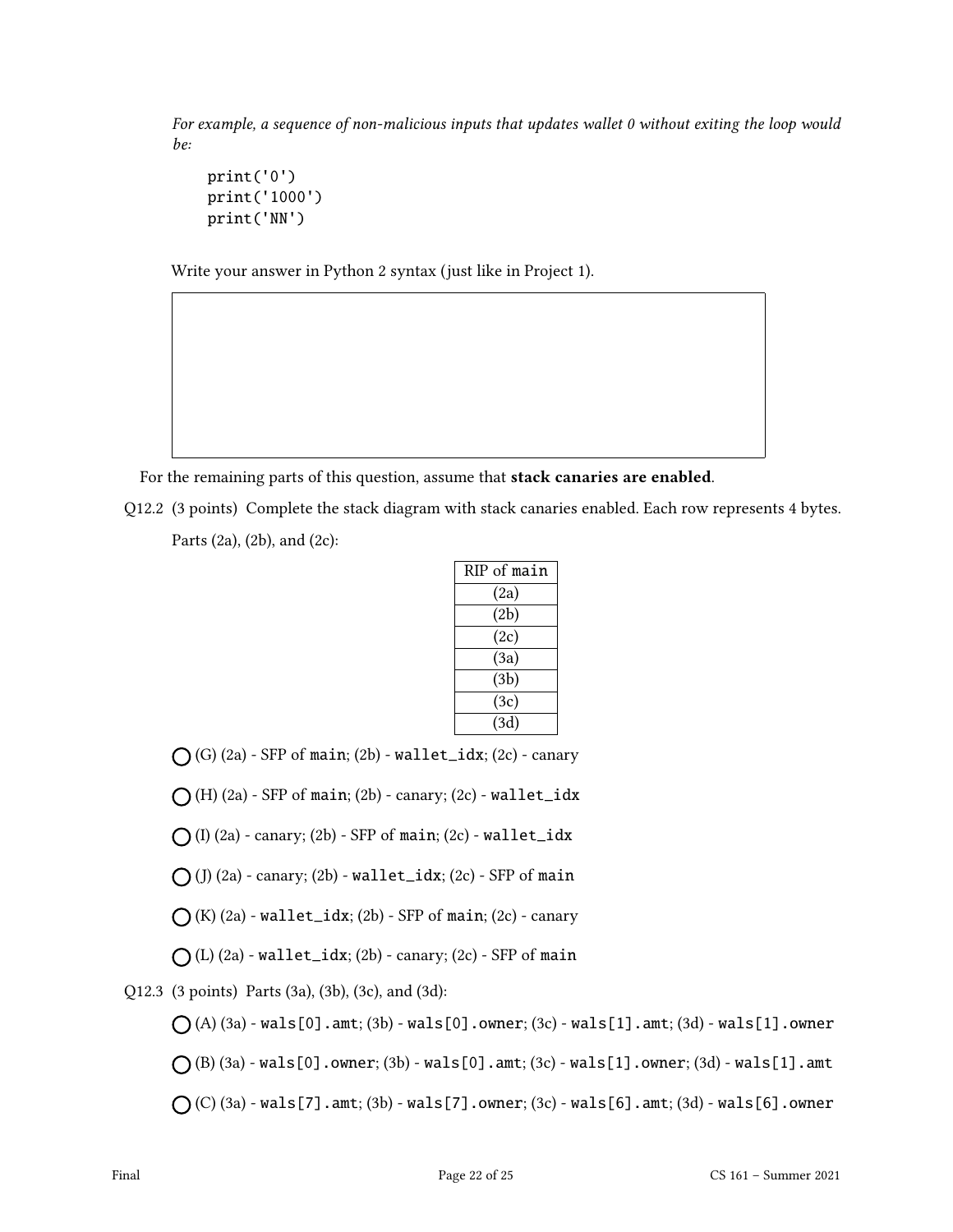$\bigcap (D) (3a)$  - wals[7].owner; (3b) - wals[7].amt; (3c) - wals[6].owner; (3d) - wals[6].amt

 $\bigcap$  (E) —

- $\bigcap$  (F) —
- Q12.4 (3 points) Describe, briefly, a vulnerability on line 19. Additionally, describe a one-line fix to line 19 that would make this code memory-safe.

Q12.5 (5 points) Let SHELLCODE be a 24-byte malicious shellcode. If the address of the RIP of main is 0xbfeffc80, provide an input as a series of Python print statements that would cause your program to execute malicious shellcode.

Q12.6 (4 points) Assume that the call to gets on line 31 is replaced with  $\texttt{fread(wals[wallet_idx].owner}$ , 1, 4, stdin). Recall that fread does stop reading at a newline and does not add a NULL terminator.

EvanBot thinks that this code is no longer exploitable because the gets function is no longer used. Assume that your 24-byte shellcode must be written in a contiguous block of memory. Is EvanBot correct? If you answer Yes, describe why you can no longer exploit this code. If you answer No, describe how you would write your shellcode to a contiguous block of memory.



Q12.7 (4 points) This part is independent of the previous subpart, but assume that stack canaries are still enabled. Which of the following actions would individually prevent the attacker from executing malicious shellcode (not necessarily using the exploit from above)?

Clarification during exam: The answer choice "Enabling pointer authentication" has been dropped. All students will receive credit for that answer choice only.

- $\Box$  (A) Enabling non-executable pages in addition to stack canaries
- $\Box$  (B) Enabling pointer authentication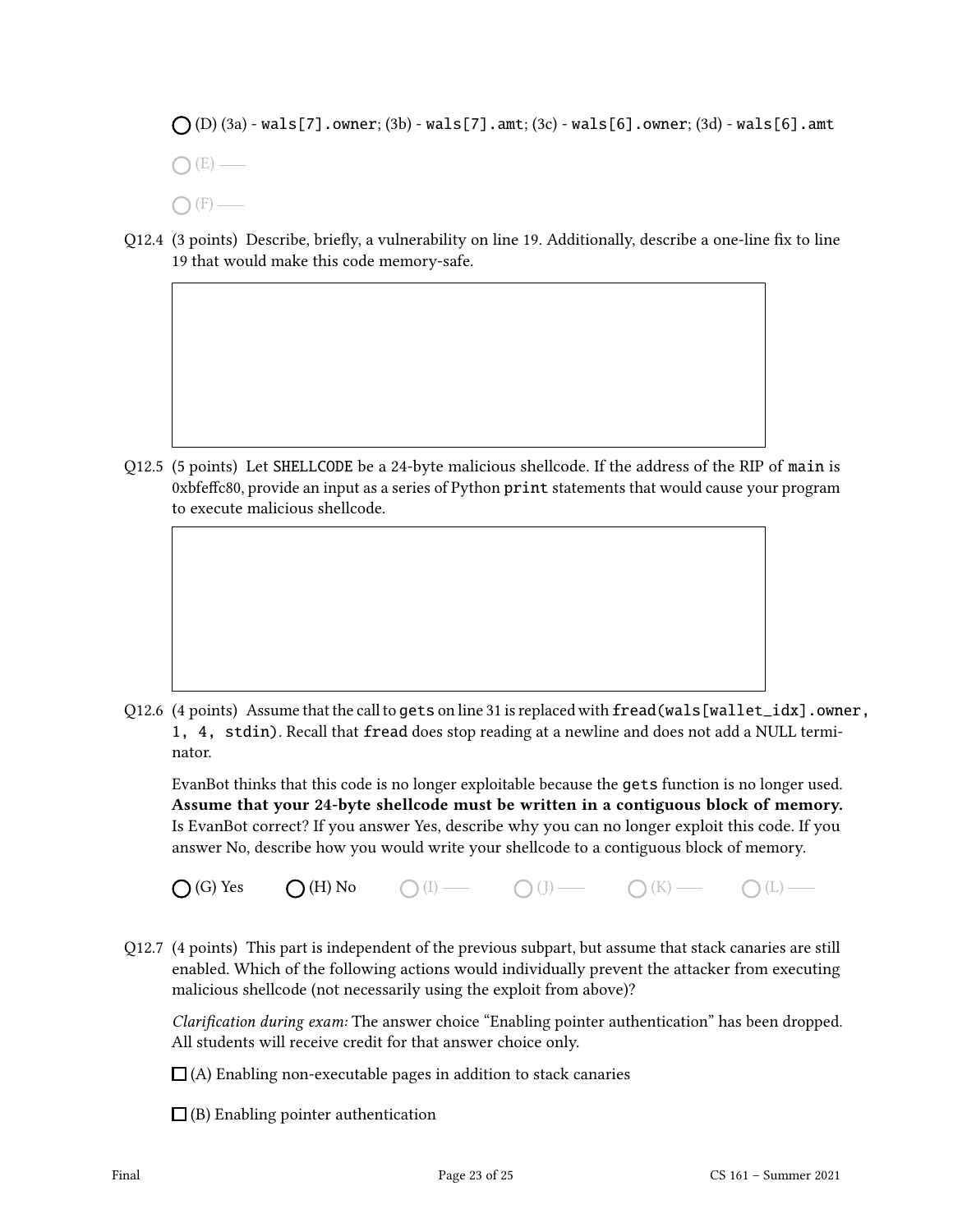$\square$  (C) Replacing the call to gets on line 31 with fgets (wals[wallet\_idx].owner, 4, stdin)

 $\square$  (D) Swapping the positions of the owner and amt fields in the wallet struct

 $\square$  (E) None of the above

 $\Box (F)$